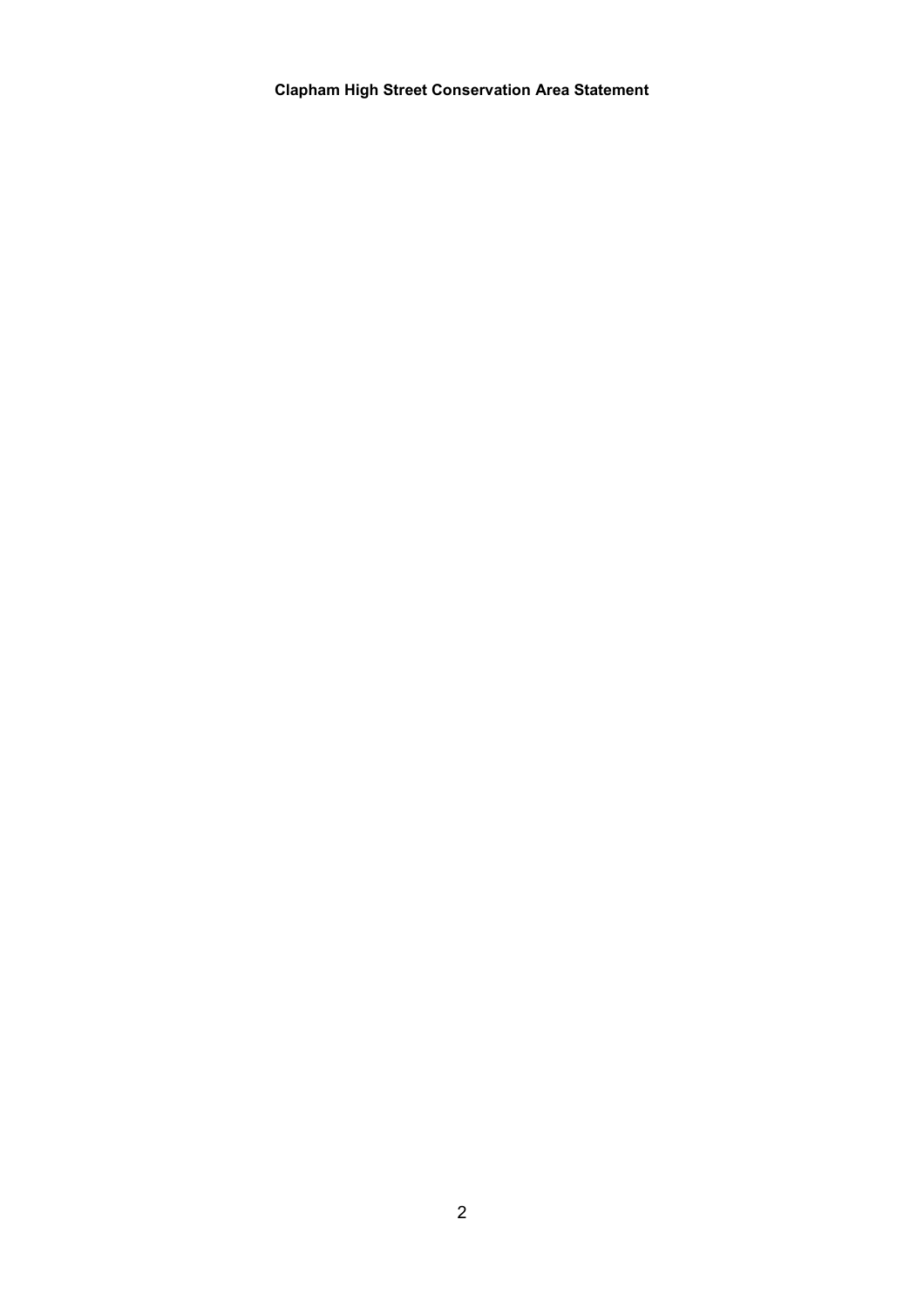| <b>CONTENTS</b>                                                   |                                                                                                                                                                                                                                                                                                                                                                                                                                                                                                                                                       |                                                                                                                  |  |
|-------------------------------------------------------------------|-------------------------------------------------------------------------------------------------------------------------------------------------------------------------------------------------------------------------------------------------------------------------------------------------------------------------------------------------------------------------------------------------------------------------------------------------------------------------------------------------------------------------------------------------------|------------------------------------------------------------------------------------------------------------------|--|
|                                                                   | <b>CONSERVATION AREA BOUNDARY MAP</b><br><b>INTRODUCTION</b>                                                                                                                                                                                                                                                                                                                                                                                                                                                                                          | Page<br>4<br>5                                                                                                   |  |
| 1.                                                                | <b>PLANNING POLICY CONTEXT</b>                                                                                                                                                                                                                                                                                                                                                                                                                                                                                                                        | 6                                                                                                                |  |
| 2.<br>2.8<br>2.9                                                  | <b>CHARACTER APPRAISAL</b><br>2.1 Archaeology<br>2.2 Historic Development<br>2.3 Spatial Analysis<br>2.4 Public Realm<br>2.5 Private Realm and Boundaries<br>2.6 Activity and Uses<br>2.7 Buildings<br><b>Building Materials and Details</b><br><b>Listed Buildings</b><br>2.10 Buildings Contribution<br>2.11 Development adjoining the conservation area<br>2.12 Refuse and associated structures<br>2.13 Satellite dishes, communications equipment and plant<br>2.14 Trees<br>2.15 Views<br>2.16 Capacity for Change<br>2.17 Appraisal Conclusion | 7<br>7<br>$\overline{7}$<br>8<br>9<br>11<br>11<br>12<br>12<br>16<br>17<br>20<br>20<br>20<br>21<br>21<br>21<br>21 |  |
| 3.<br>3.3<br>3.4<br>3.5<br>3.6<br>3.8<br>3.9                      | <b>GUIDANCE</b><br>3.1 Alterations to Existing Properties<br>3.2 Vacant Sites<br>New Buildings<br>Shopfronts<br><b>Advertisements and Signs</b><br>Security<br>3.7 Awnings and Canopies<br><b>New Uses</b><br>Plant and other Equipment<br>3.10 Boundary Treatments<br>3.11 Sustainability                                                                                                                                                                                                                                                            | 22<br>22<br>24<br>25<br>25<br>26<br>28<br>28<br>29<br>29<br>29<br>29                                             |  |
| 4.<br>4.1<br>4.2<br>4.3<br>4.4<br>4.5<br>4.6<br>4.7<br>4.8<br>4.9 | <b>MANAGEMENT PROPOSALS</b><br>Boundary review<br><b>Planning Controls</b><br>Monitoring and Enforcement<br><b>Trees</b><br><b>Signage and Advertisements</b><br><b>Highways and Street works</b><br><b>Listed Buildings</b><br><b>Enhancement Opportunities</b><br>Conclusion                                                                                                                                                                                                                                                                        | 31<br>31<br>31<br>31<br>31<br>31<br>32<br>32<br>33<br>34                                                         |  |
| 5.<br>6.<br>7.                                                    | <b>GLOSSARY</b><br><b>CONTACTS</b><br><b>SOURCES</b>                                                                                                                                                                                                                                                                                                                                                                                                                                                                                                  | 35<br>37<br>39                                                                                                   |  |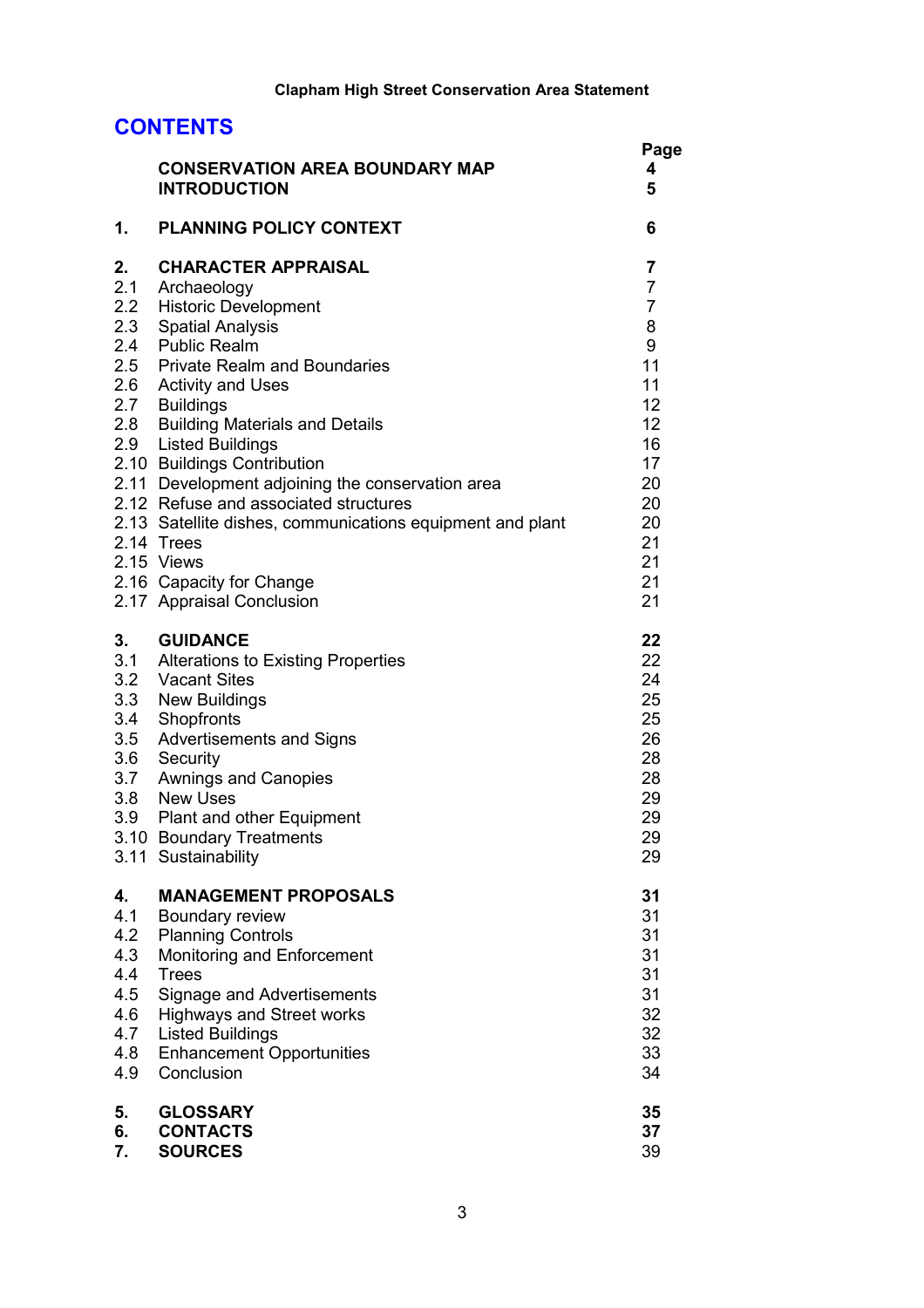## **CONSERVATION AREA BOUNDARY MAP**



The maps in this document are based upon Ordnance Survey material with permission of Ordnance Survey on behalf of the Controller of Her Majesty's Stationery Office. © Crown Copyright. Unauthorised preproduction infringes Crown Copyright and may lead to prosecution or civic proceedings. LB Lambeth 100019338 2007.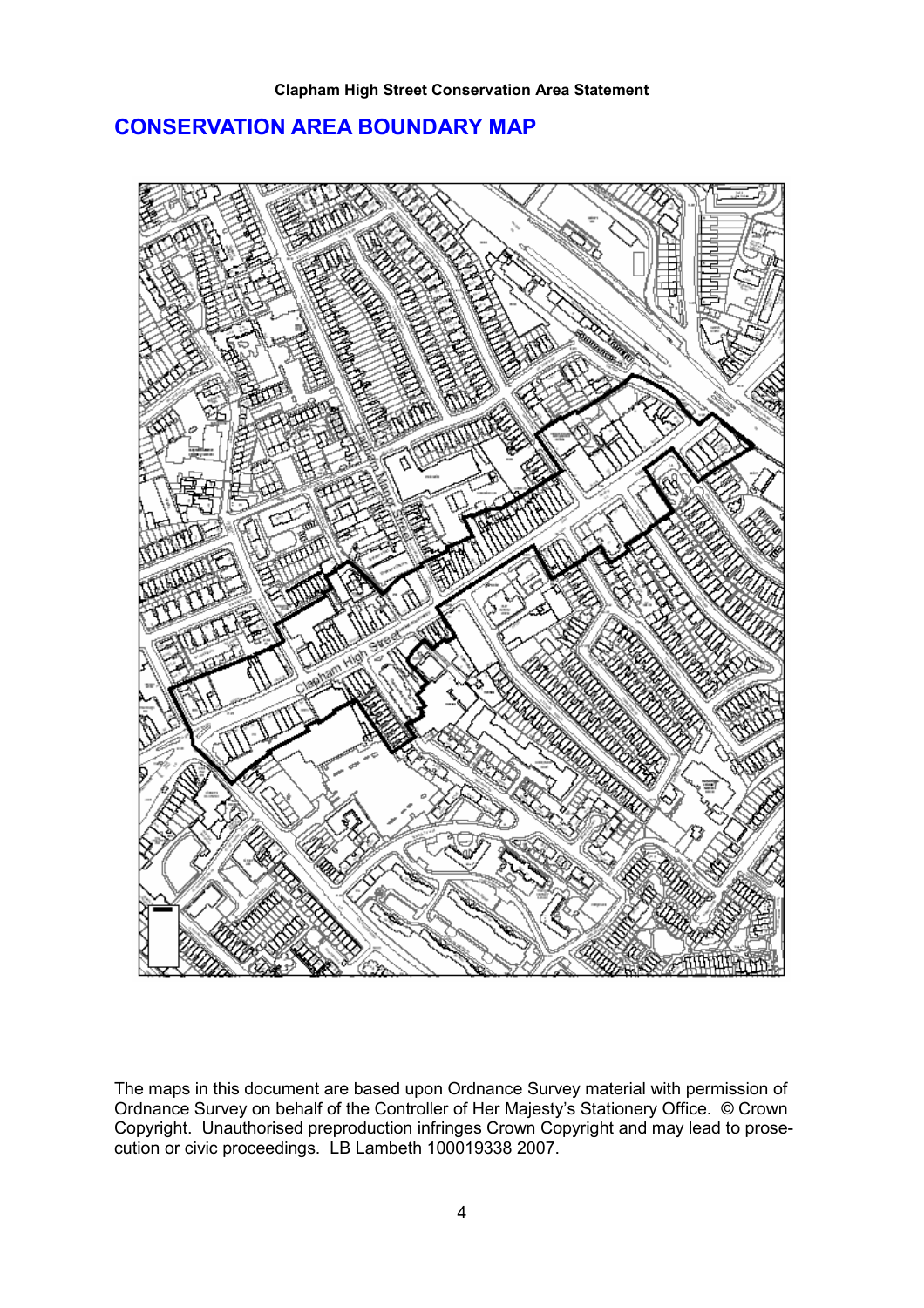## **INTRODUCTION**

The Clapham High Street Conservation Area is a busy, historic, commercial route of a linear nature and forms the spine of modern Clapham; it was first designated in 1997.

The Conservation Area is located to the West of the centre of the Borough. Its boundary follows the High Street, starting from the railway bridge in the North East, and running as far as Clapham Park Road in the South West. Clapham Manor Street to the North is within the Rectory Grove Conservation Area. The area immediately to the South West is within the Clapham Common Conservation Area.

The Conservation area is characterised by late  $18<sup>th</sup>$  Century residential buildings and  $19<sup>th</sup>$ Century commercial buildings which have been developed in a piecemeal fashion as the area evolved from residential to commercial uses. The survival of many historic building forms and their contribution to explaining the development of the area are key to its special interest.

This Conservation Area Statement is prepared by the Council to assist with the management and enhancement of the conservation area. It contains an appraisal of the features that give the area its special character and appearance, provides quidance on how best this character and appearance can be preserved or enhanced and management proposals for the future

The Council circulated a draft version of this document in September 2007 so that local residents, businesses and any other interested parties could comment on its content. All comments received were given careful consideration and used to inform this final version which was agreed by the Divisional Director of Planning on 24 April 2009.

This Conservation Area Statement will be a material consideration when the Council determines planning proposals. It will be used to manage change in a positive manner and will help inform future action by the Council and other parties; including information decisions on planning applications that may have an impact within or adjoining the conservation area. It will also assist in the design of proposals affecting existing buildings or new development as well as care and maintenance of the public realm including streetscape and open space.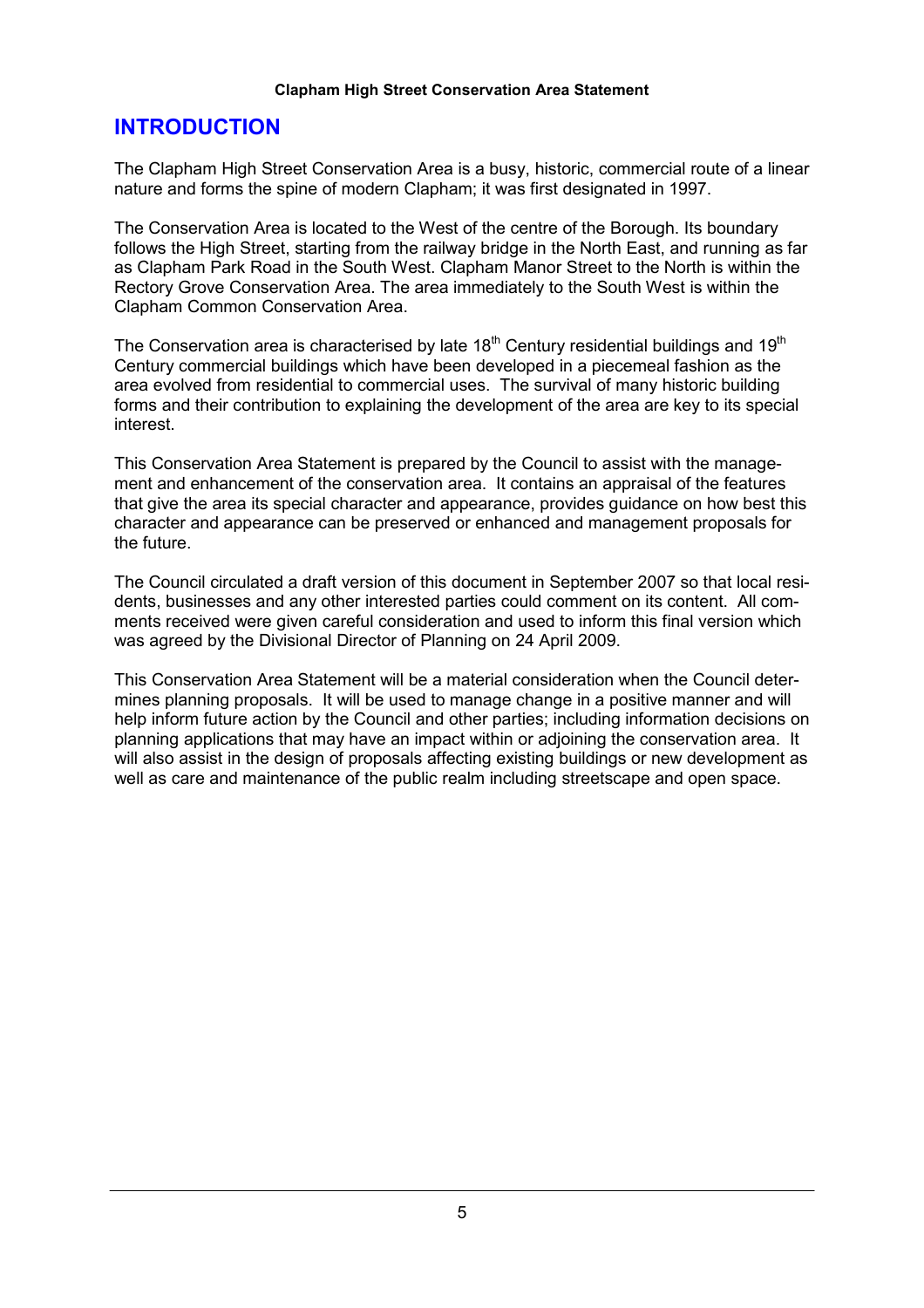#### $\mathbf 1$ . **PLANNING POLICY CONTEXT**

Section 69 of the Planning (Listed buildings and Conservation Areas) Act 1990 (the Act) requires all local authorities to identify 'areas of special architectural or historic interest the character or appearance of which it is desirable to preserve or enhance' and designate them as Conservation Areas.

Conservation Area designation brings with it additional planning controls, control over demolition and the protection of trees. Section 72 of the Act places a duty on the Council and other decision makers to special attention in the exercise of planning functions to the desirability of preserving or enhancing the character or appearance of Conservation Areas. This includes exercising control over development proposals that are outside the Conservation Area but would affect its setting, or views into or out of the area.

Planning Policy Guidance Note: 15 – 'Planning and the Historic Environment' is the national policy document on the protection of the historic environment and its guidance must be taken into account by Local Planning Authorities when formulating policy or making planning decisions.

The Regional Spatial Strategy for the Lambeth area is the London Plan: A Spatial Development Strategy for Greater London published in February 2004. This document sets out an integrated social, economic and environmental framework for the future development of London over a time span of the next 15-20 years. It recognises the importance of conservation areas, listed buildings and World Heritage Sites in contributing to the quality of life of local communities and to London's international status as a world class city.

In Lambeth the 'Development Plan' comprises the London Plan and the Council's Unitary Development Plan (UDP)/Local Development Framework (LDF). Thus all planning decisions have to be made in accordance with the London Plan and the adopted UDP / LDF except where material considerations indicate otherwise.

Lambeth's UDP contains general policies relating to all aspects of planning in the borough including urban form, listed buildings, conservation areas and design, town centre and archaeology.

#### **Planning Control**  $1.1$

Conservation area designation brings with it controls over the demolition of certain buildings and boundaries, limits the size of extensions, controls roof alterations, certain types of cladding and satellite dishes in some locations. Trees are also protected.

Most changes to flats and commercial premises require planning permission. Some advertisements require advertisement consent.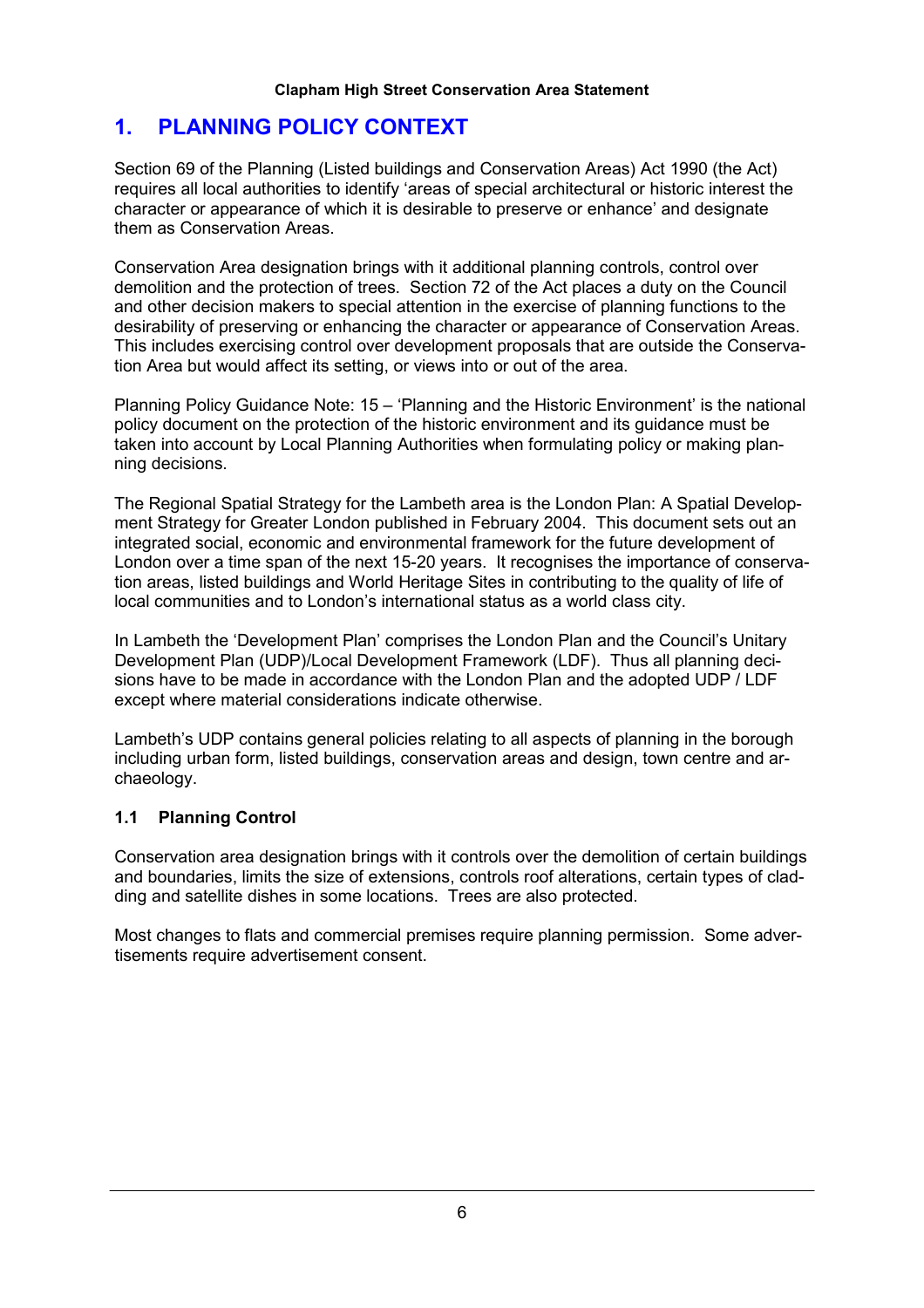#### $2.$ **CHARACTER APPRAISAL**

## **Introduction**

This appraisal has been undertaken in accordance to the following quidance:

Guidance on Conservation Area Appraisals, English Heritage, (2006). Guidance of the Management of Conservation Areas, English Heritage, (2006). Planning Policy Guidance 15: Planning and the Historic Environment, DoE (1994)

## 2.1 Archaeology

The high street itself is a long established historic route. The Roman road of Stane Street, from London Bridge to Chichester, followed its original route along Clapham Road, and is thought to have continued approximately along the course of Abbeville Road. Whilst evidence of this is scant, it is believed that the route lead through the bottom of a shallow valley, and as such was often impractical to pass. Therefore a deviating route was constructed on higher ground: this route is now Clapham High Street. The potential for archaeological remains in the area has necessitated it being designated in the Unitary Development Plan as of archaeological interest.

## 2.2 Historic Development

Although the name Clapham originates from the 9th Century, no buildings earlier than the late 17th Century survive. The original village was situated to the North West around Rectory Grove, Old Town and North Street, running down to the common. The settlement was verv small and rural through the mediaeval period, with only 18 tax paying inhabitants registered in 1332. The late 17th Century saw improved communications and access between Clapham and London, which enabled the village's growth and development. It became a rural retreat for well-off city dwellers with regular stage coach services to Gracechurch Street from as early as 1690; grand private residences were constructed as the area became popular with wealthy city merchants.

The urban framework of Clapham seen in Rocque's Map of 1745 is easily recognisable in today's urban environment with the common and main routes already long established. By 1760 the common, (formerly marshland,) has been drained and improved. During the 18th Century Clapham became home to Evangelism, with many notable political figures associated with the founding of the 'Clapham Sect' choosing the area as their home. However, it remained rural until the early 19th Century, in 1830 the common is described as 'quite a wild place', and Clapham itself was still a village with sporadic ribbon development of smart high-class housing along its main roads including the High Street

The introduction in 1830 of omnibuses to replace the stage coaches enabled a greater movement of people. In the mid 19<sup>th</sup> Century the London Chatham and Dover Railway erected a station on Voltaire Road. Their railway viaduct marks the North-eastern boundary of the conservation area. The omnibuses were replaced in 1871 by trams, with cheap fares which attracted lower income residents to Clapham and thus generated further residential growth. The tube railway arrived in Clapham in 1900.

Ordnance Survey maps of 1870 shows the footprints of the grand terraced housing set back from the high street by large front gardens. The only commercial buildings seem to be lo-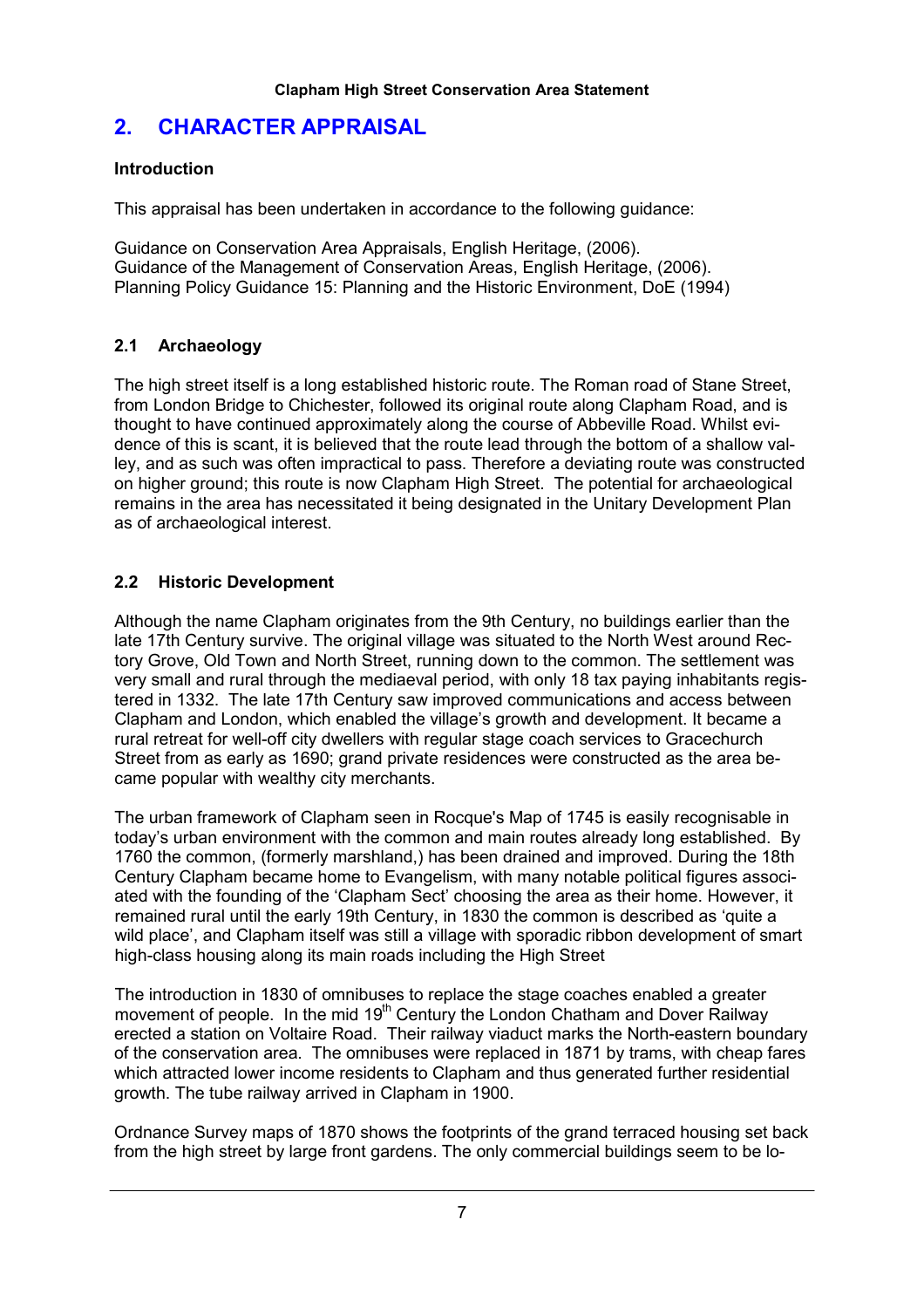cated from Clapham Cross (where Clapham Common tube Station now stands.) to around its junction with Clapham Manor Street. With the surge of a new workforce arriving in the area in the late 19th Century and early 20th Century, the large grand houses, being on prime roadside frontages were subdivided and extended or pulled down: the land being redeveloped to much higher densities. Thus, by 1900 the commercial core had begun to expand Eastwards along the High Street; primarily on the North Side but eventually lining the route.

Many of the earlier houses were endowed with projecting single storey shopfronts during this period, and new Edwardian commercial buildings appeared, changing the scale of the street and making up the character that survives today.

The phrase 'The man on the Clapham Omnibus', coined circa 1903 referred to the ordinariness of Clapham's educated working population and in that respect Clapham was typical of London's commuter suburbs. The built environment of Clapham did not change vastly throughout the 20th Century, although war damage led to the demolition of the Methodist Church. The quality and integrity of the High Street declined incrementally during the 1960s and 1970s, with demolition and infilling taking place on the small scale, but with the basic framework of buildings remaining.

In the late 20th Century the Clapham area has seen a resurgence in popularity and resulting gentrification, bringing new wealth and investment into the area which has gradually begun to improve the High Street. The conservation area was designated in 1997.

#### $2.3$ **Spatial Analysis**

The conservation area is linear in its nature, and varied in its spatial qualities. The majority of ground floor premises are built right up to the back of the payement, even where the main building frontage is set much further back. The built form is mixed and the historic grain has a somewhat canvon-like feel in certain parts, particularly where the Edwardian buildings have been built hard up to the back of the pavement. Modern (post Second World War) buildings on the South side of the street tend to have a feeling of more space around them. and this has altered the established spatial form in their immediate vicinity. Clapham High



This map shows Clapham High Street in the 1870s. The West end of the High Street is urbanised only on its North side, most of the other development is still suburban in character.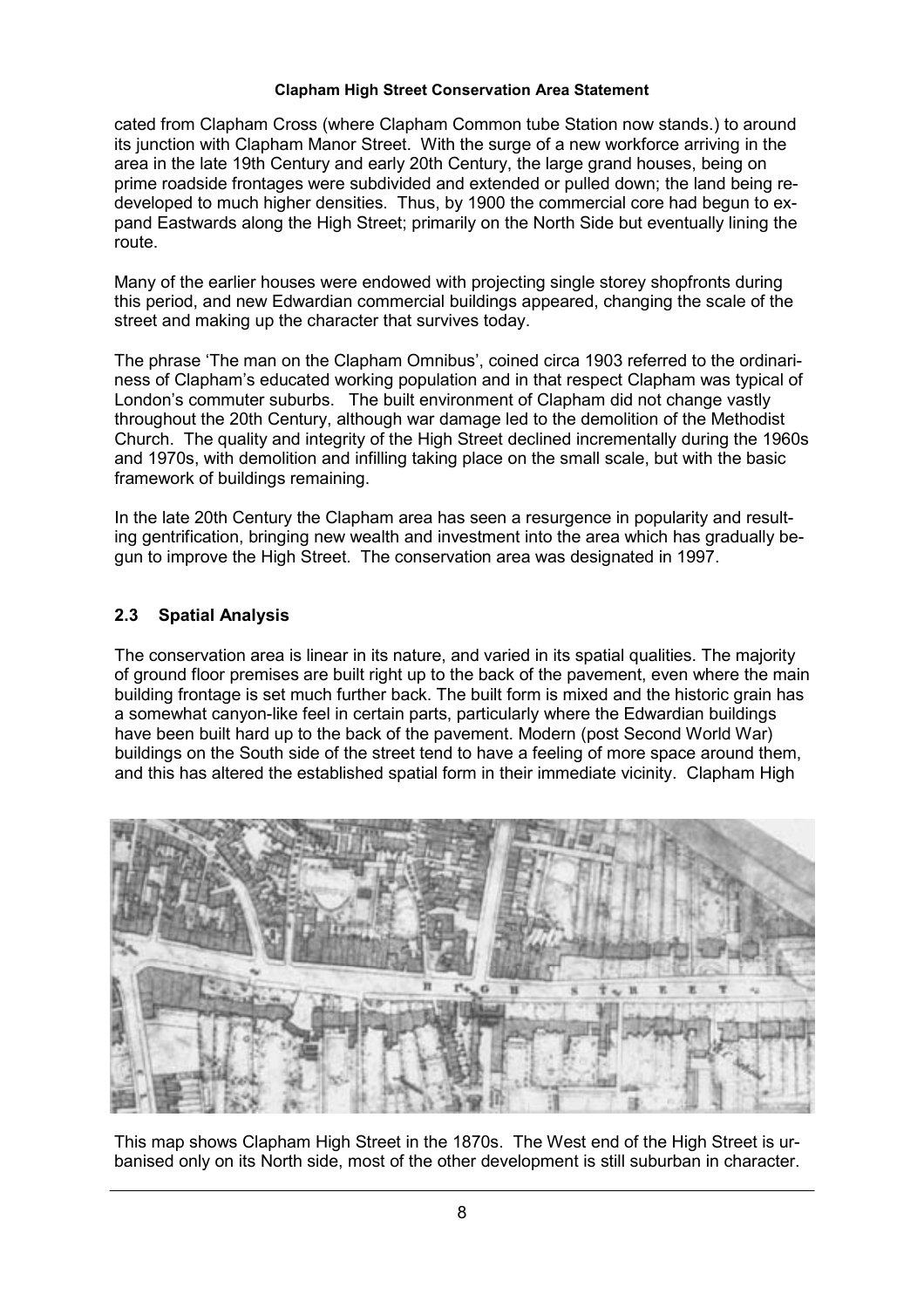Street is the main spine route but the following streets, or part of them, are included within the conservation area: -

Aristotle Road Junction with High Street only.

**Carpenters Place** Junction with High Street only.

Cato Road Junction with High Street only.

**Clapham Manor St** Includes nos 177-183 and 158.

Clapham Park Road Junction with High Street only.

**Edgeley Lane** All of South-eastern side.

**Edgelev Road** Includes no 4 and Pearson Mews.

Nelson's Row Includes nos 2-22 and Methodist Church opposite.

Slievemore Close All of South-eastern side

**Stonhouse Street** Junction with High Street and rear of 146 Clapham High St.

**Tremadoc Road** Junction with High Street only.

Venn Street Includes nos 55-73 which form part of a block fronting the High Street

**Voltaire Road** Includes nos 1-9 which form part of a block fronting the High Street.

## 2.4 Public Realm

The public realm is that of a typical high street. The road traffic is dominant and footways of conventional width serve either side of the carriageway. The finishes, detailing and equipment are generally modern and of ordinary quality, their incremental installation over many vears giving an inconsistent appearance.

2.4.1 Street Lighting, CCTV and Equipment Cabinets etc.<br>The High Street has exceptionally tall 'heritage' lamp standards, black painted with mouldings and detailing inspired by 19<sup>th</sup> Century detailing. The highway lamp fittings are at high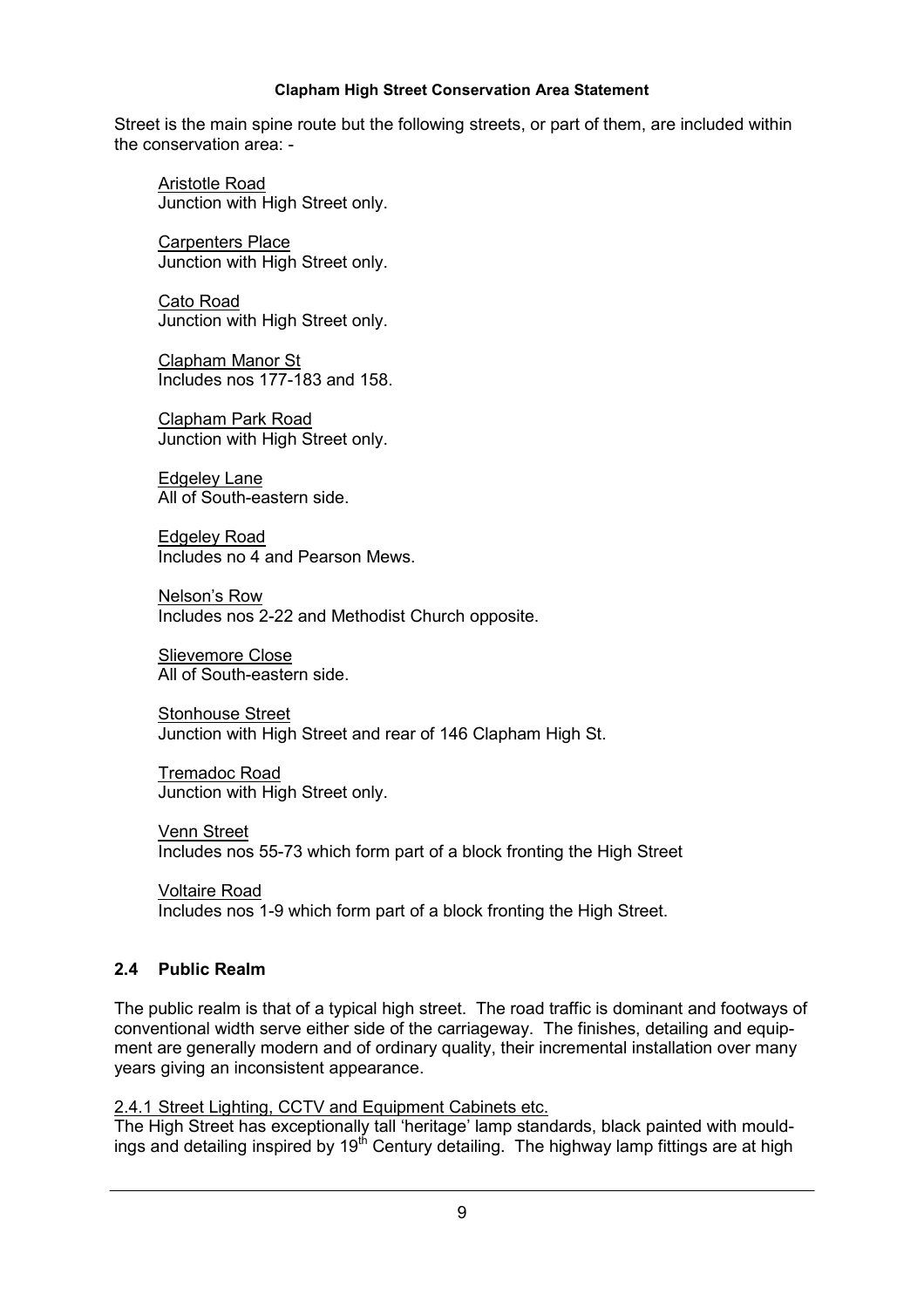level and footway light fittings are provided at low level. A variety of posts carry CCTV cameras; they are mostly painted black to unify their appearance and have large bases or separate structures to contain associated equipment.

Various modern equipment cabinets can be found within the conservation area. They tend to be metal boxes. A few modern planters can also be seen.

#### 2.4.2 Bollards, Bike Racks and Barriers

Understated modern bollards with black paint finish and visibility bands mark the junctions of some of the side streets where they join the High Street. Metal pedestrian barriers are black painted and have a hoop detail incorporated for decoration. Bike racks are typically the 'Sheffield' type - utilitarian tubular metal. The combination of these and other features creates a cluttered environment.

#### 2.4.3 Signage

Street name plates are the conventional enamel type used by the Council. Traffic signs and CCTV signs are on conventional poles.

#### 2.4.4 Street Surfaces

These vary dependant on their installation but appear generally to be concrete paying slabs with texture strips at junctions for those with mobility impairments and tabletops (raised roadways) at junctions for level access. Occasionally there are pavement lights – glass in cast iron.

#### 2.4.5 Pavement uses

A number of shops and restaurants utilise the pavement outside their premises by displaying goods for sale, sandwich boards or providing seating for customers. This seating, often incorporating planters and wind brake screens, is discordant, adding clutter to the street scene. Some seating is in the form of picnic benches which are permanently chained for security.



Barriers on the high street add unwelcome clutter.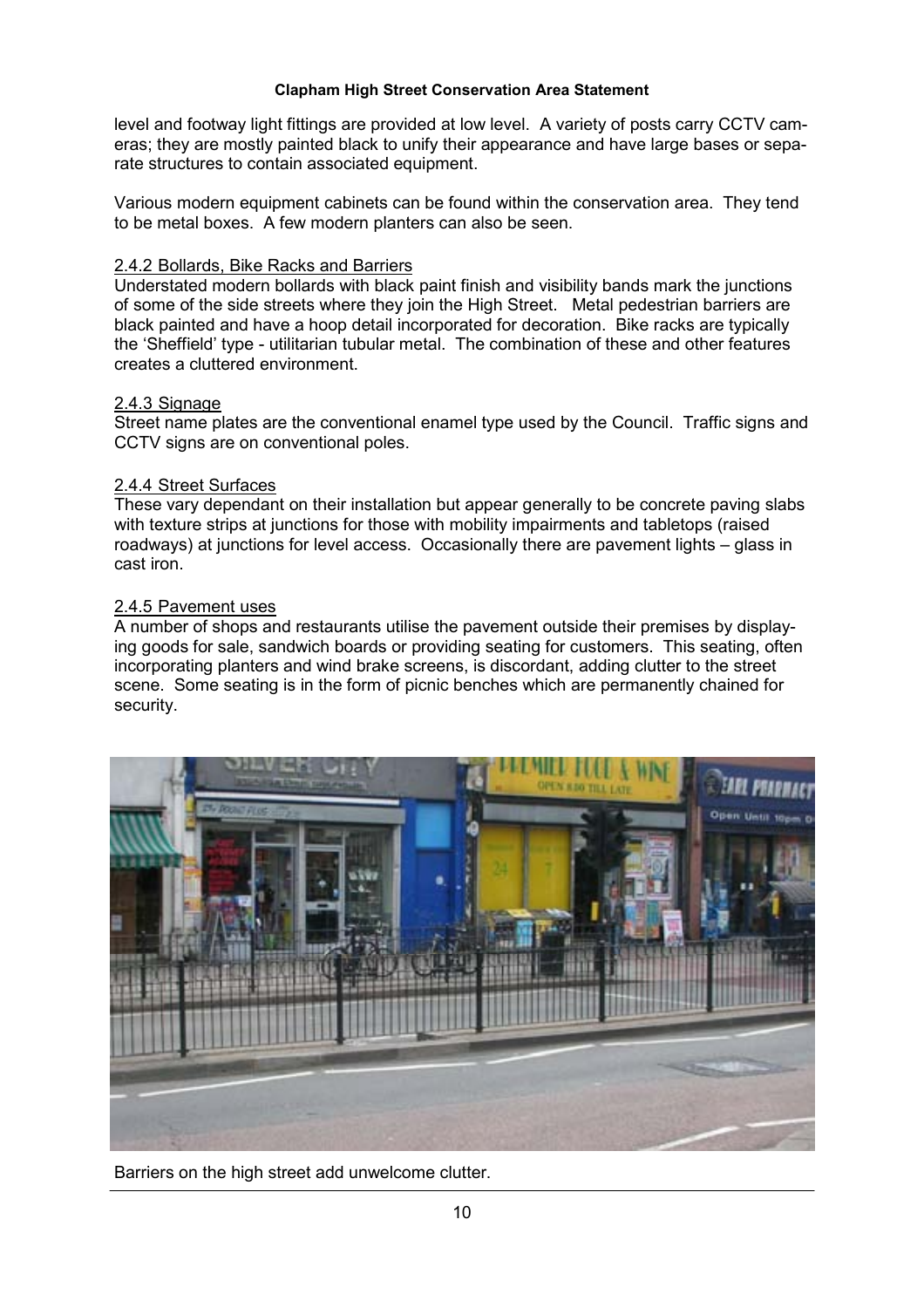#### $2.5$ **Private Realm and Boundaries**

The conservation area has been tightly drawn along the High Street to include its frontage buildings and their rear yards. Along the street frontage some properties have forecourts that are paved and treated as open extensions of the footway. Others retain former front gardens which are enclosed by railings and often contain parked cars: 47-51 Clapham High Street are examples of this. The railings at nos 47 and 49 are relatively modern and simply detailed, rising off dwarf walls. The railings to no. 51 are a reasonably accurate reproduction of a 19<sup>th</sup> Century design set into a traditional plinth.

Clapham Methodist Church has an attractive raised planter with well-maintained plants. These add welcome greenery to the street scene. No 47 Clapham High Street has a rough strip of land along its flank elevation to Cato Road which is neither paved nor enclosed; it is something of an eyesore. Rear vards provide the only private space within the conservation area and are typically hard payed providing parking and storage.

#### $2.6$ **Activity and Uses**

The character of the Conservation Area is predominantly commercial, with shops and restaurant usage dominating the High Street frontage and flats or storage on the upper floors. At most times of the day there is heavy pedestrian flow, given the mix of uses. The High Street is used heavily by traffic, both local and city-wide as the road forms one of the principle routes into central London from the South. The area also constitutes a busy transport node, with tube and train stations as well as a number of bus routes. The side streets are quieter. only being used by local traffic, and are mostly subject to traffic restrictions.





Some of the forecourts are enclosed by good traditional style railings.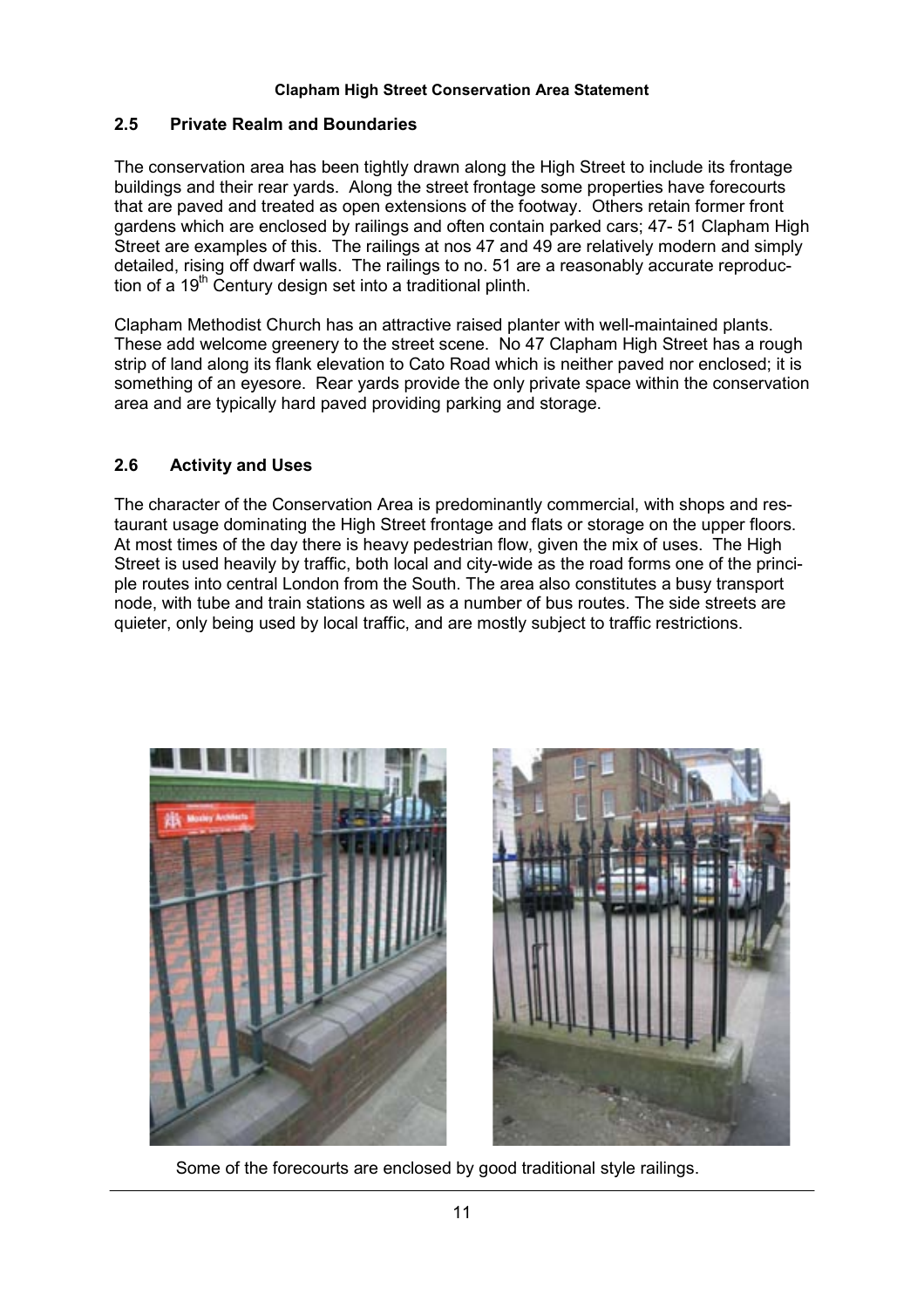#### $2.7$ **Buildings**

Historical development has produced three distinct building character types:-

# 2.7.1 Ribbon development from the late 18<sup>th</sup> and early 19<sup>th</sup> Centuries

These are mostly in the form of grand former terraced houses but a number of smaller 'cottage' type premises survive at 101-109 Clapham High Street. These buildings are often quite understated and in stock brick.

## 2.7.2 Commercial development from the late  $19<sup>th</sup>$  and early 20<sup>th</sup> Centuries

Grander and often more ornate than their earlier neighbours, these buildings are often in red brick.

## 2.7.3 Commercial development from the mid 20<sup>th</sup> Century

These buildings tend to have a modern appearance which is not consistent with the refinement, quality or detailing of the earlier development.

#### $2.8$ **Building Materials and Details**

This section looks at the individual elements that contribute to form the character and appearance of the buildings within the conservation area.

## 2.8.1 Walls

Older buildings, those built in the late 18<sup>th</sup> Century or early 19<sup>th</sup> Century, tend to be of stock brick construction with parapets and cornices in front of either London butterfly roofs or mansard roofs; the brick surfaces are plainly finished reflecting the understated architecture. Many of these buildings have been either painted or rendered to their detriment. An exception to the use of brick can be seen at 24 – 36 High Street, which are grand mid  $19<sup>th</sup>$  Century, former residential properties with ground floor shop extensions; this group is all stucco rendered with decorative window detailing. The late 19<sup>th</sup> Century and early 20<sup>th</sup> Century buildings are distinctive for their red brick and Portland stone banding and dressings. These buildings tend to have more ornate detailing. The mid-late 20<sup>th</sup> Century buildings often use incongruous materials to the detriment of the areas character.

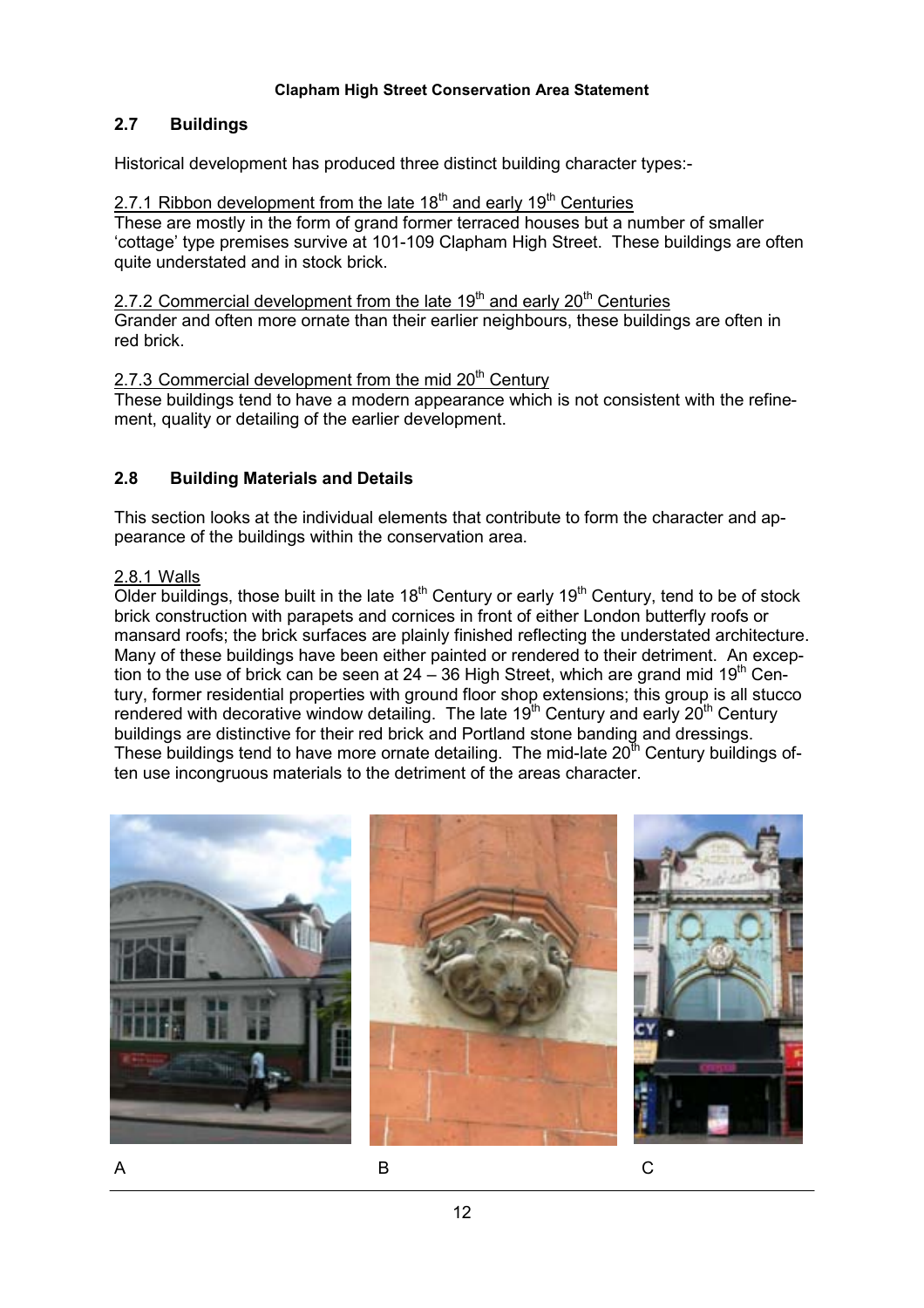#### 2.8.2 Architectural Detailing

ings and the wider conservation area.

A number of buildings display abundant architectural detailing, and this fine detailing adds an important depth of interest to the buildings and often is beautiful in its own right. Buildings of particular note include: -

Former Temperance Billiard Hall at 47 Clapham High Street. (photograph A) Former Bank at 53 Clapham High Street. (photograph B) Former The Majestic cinema at 146 – 152 High Street. (photograph C) 2.8.3 Windows Historic windows are double-hung timber sashes. The earlier buildings tend to have small panes in the Georgian style. Later buildings have fewer glazing bars or none at all. Sash windows survive in quite a number of properties, although many others have been replaced with unsympathetic modern windows in metal or uPVC; to the detriment of the host build-

#### 2.8.4 Doors

The earliest former residential buildings have lost their ground floor facades to later shopfront extensions. However many of the purpose built commercial premises from the late 19<sup>th</sup> and early 20<sup>th</sup> Century retain their historic panelled doors. Examples can be seen at 53 Clapham High Street, 145 Clapham High Street and 102-104 Clapham High Street.

Doors serving the upper floors of premises are sometimes situated beside the shopfront on the frontage or on a flank elevation. Originally they would have been in timber with a panel design reflecting the age and status of the host building; perhaps with a glazed transom light above. Unfortunately few historic doors now survive. The majority are now low quality modern timber, metal framed and glazed replacements that harm the character and appearance of the area.

#### 2.8.5 Shopfronts

The vast majority of shopfronts date from the late  $19<sup>th</sup>$  and early 20<sup>th</sup> Centuries and following the convention for the period of a decorative glazed shop window on a stall riser with a recessed entrance; all framed by pilasters which carry a slender fascia and moulded cornice. Few shop windows and doors now survive but many of the pilasters and cornices are still in place, pilasters are found in timber, cast iron and polished stone; cornices are mostly in tim-



Good panelled doors survive in some places.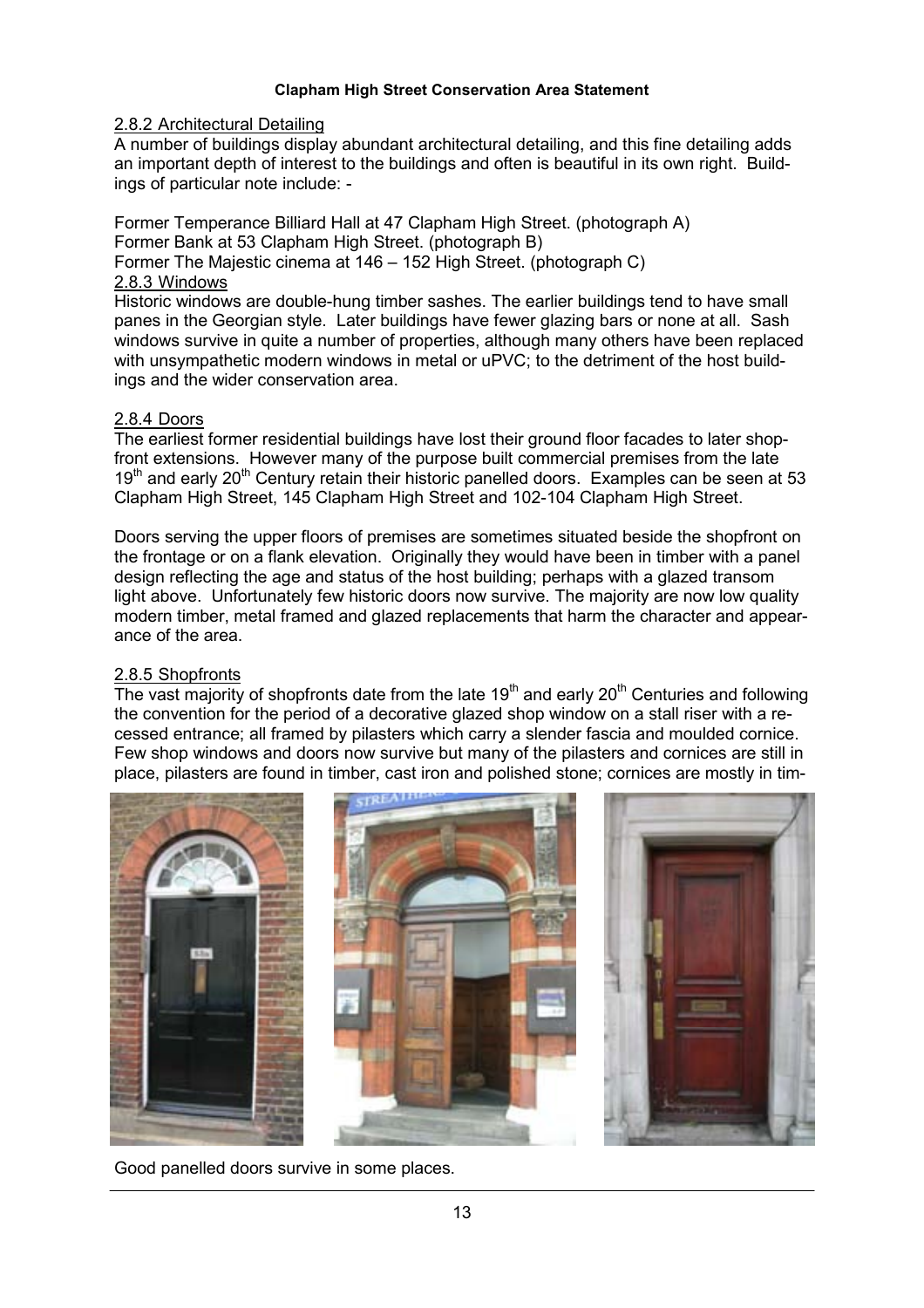ber but sometimes in dressed stone. Rainwater pipes are run inside the shopfront to remove clutter from the elevation. Surviving shopfronts of note include: -

18 Clapham High Street (Railway PH) Pub frontage on a grand scale with good detailing and arched timber windows.

102-104 Clapham High Street (Strada Restaurant) Grand pub frontage with fine detailing, curved glass and decorative transom glazing.

A good reproduction shopfront can be found at: -

## 84 Clapham High Street (Gourmet Burger)

Good reproduction of a Victorian shopfront with sash windows and panelled door: it complements the host building well. However, the signage is unsuccessful, its highglass metal fascia looks discordant.

Not all premises had shopfronts, banks, offices and other premise often exhibit formal architectural frontages. Good examples can be found at: -

## 53, 35, 147, 188 Clapham High Street

Unfortunately the maiority of premises within the conservation area have shopfronts of multifarious styles and qualities. The vast majority are replacements since the mid 20<sup>th</sup> Century in metal and aluminium with overly-large fascia signs, external roller shutters and other obtrusive elements. These are disrespectful of the architectural composition of the parent buildings and cause harm to its character and appearance

#### 2.8.6 Premises Signage & Advertisements

Individual shop premises have advertising on fascias, projecting signs, standing signs and in the windows. Originally shop fascias were narrow: many of the original pilasters retain their capitals (the decorated part at the top of the pilaster) which once framed the fascia.



102-104 Clapham High Street has a shopfront of particular quality.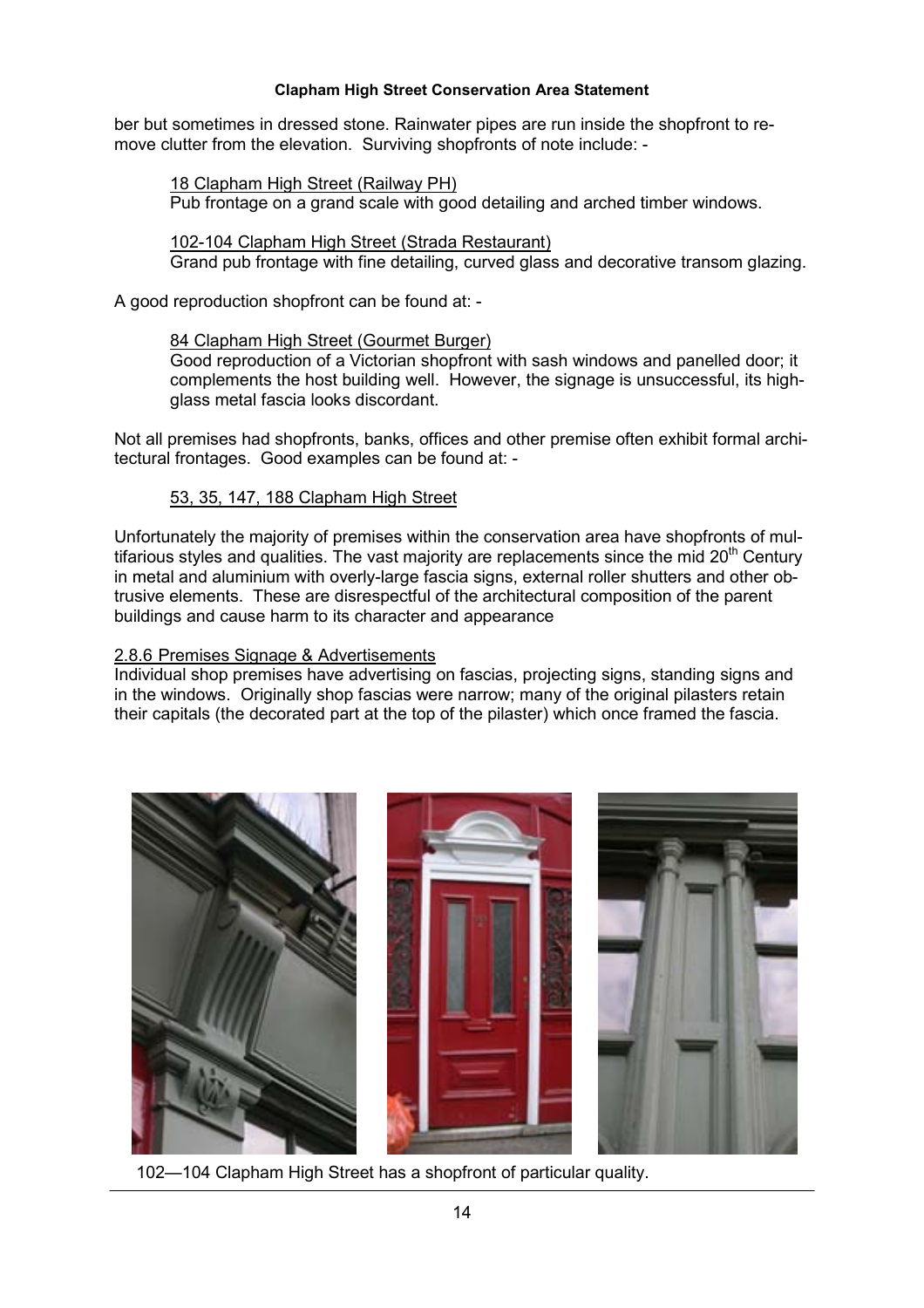As shopfronts have been replaced fascias have often grown larger, to the detriment of the shopfront proportions. This coupled with modern materials, bright colours and crude mans of illumination has meant that many shop signs are of poor quality and visually obtrusive; detracting from the character and appearance of the conservation area.

Some large advertising hoardings exist within the conservation area; they are obtrusive and substantially damaging to the streetscene by virtue of their form, siting and size: -

Clapham High Street / Clapham Manor Street junction Three large hoardings enclosing the unkempt deep shelter structure.

111-115 Clapham High Street Two large hoardings enclosing the unkempt deep shelter structure.

129 Clapham High Street Three large hoardings on gable end.

22 Clapham High Street Large poster hoarding on a gable end gantry.

88 Clapham High Street Single poster hoarding at high level gable end.

## 2.8.7 Roofs

The roofscape within the conservation area is varied. Nos 101 – 107 Clapham High Street are modest and double piles with a central valley and slate roof slopes. Many of the grander houses have roofs concealed by parapets or slate mansards. Mansards typically have small traditional dormers with lead roofs and cheeks, slender frames and timber sash windows. Clay tile is often used on red brick buildings of the late 19<sup>th</sup> and early 20<sup>th</sup> Centuries.

Many properties have been re-roofed with inappropriate modern materials or with poorly designed dormer extensions and inappropriate rooflights; such works have harmed the ap-



Large advertising hoardings contribute to the poor quality of the environment.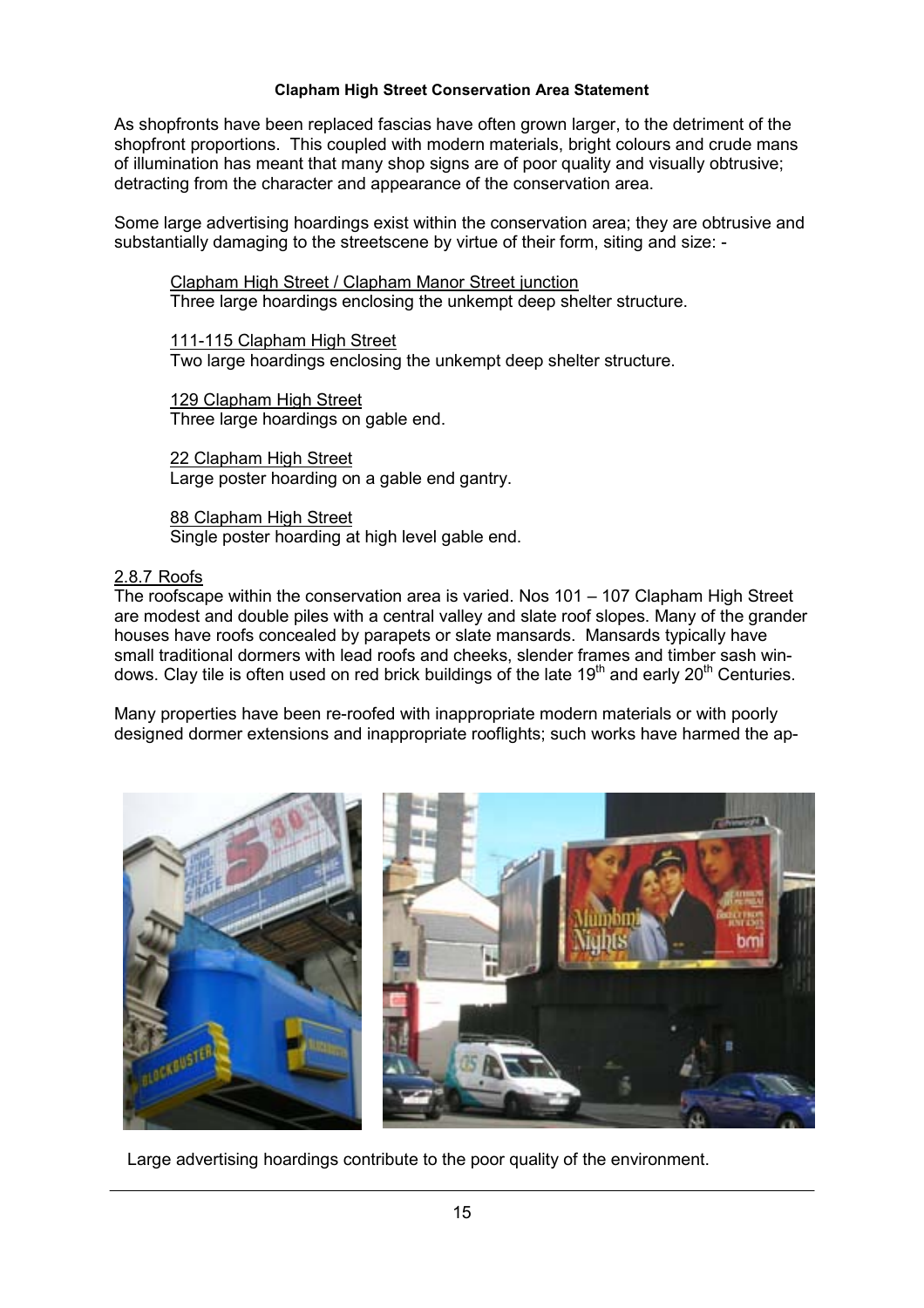pearance of the roofscape in numerous places. Concrete tiles or artificial slate are a poor substitute for traditional clay or natural slate in terms of their appearance.

#### 2.8.8 Chimneys

A variety of chimneys survive on the traditional buildings; they define property divisions and add welcome interest to the roofscape and skyline of the area.

## 2.9 Listed Buildings

#### 2.9.1 Statutory Listed Buildings

Statutory Listing means that the building is protected by law. This protection extends over the whole building including its interior. It also extends to any object or structure fixed to the building as well as to any freestanding objects or structures, which lie within the curtilage of the building and which were erected before 1 July 1948. Listed Building Consent is required for any works that might affect the special interest of the listed building.

The following buildings in the Clapham High Street Conservation Area are statutory listed-

| <b>Address</b>                 | Grade | <b>Date Listed</b> |
|--------------------------------|-------|--------------------|
| 49 Clapham High Street         | Ш     | 11.02.1974         |
| 101-107 Clapham High Street    | Ш     | 08.02.1979         |
| 24-32 Clapham High Street and  |       |                    |
| Bowyer House, (R/o No's 34+36) | Ш     | 08.02.1979         |

#### 2.9.2 Locally Listed Buildings

The Council maintains a list of buildings of local architectural or historic interest which it believes are worthy of conservation. Local listing brings with it no additional planning controls but is a material consideration when the planning applications are considered. At the time of survey no buildings had been added to that list.



No. 49 (Above left) and nos 105-105 Clapham High Street are statutory listed buildings.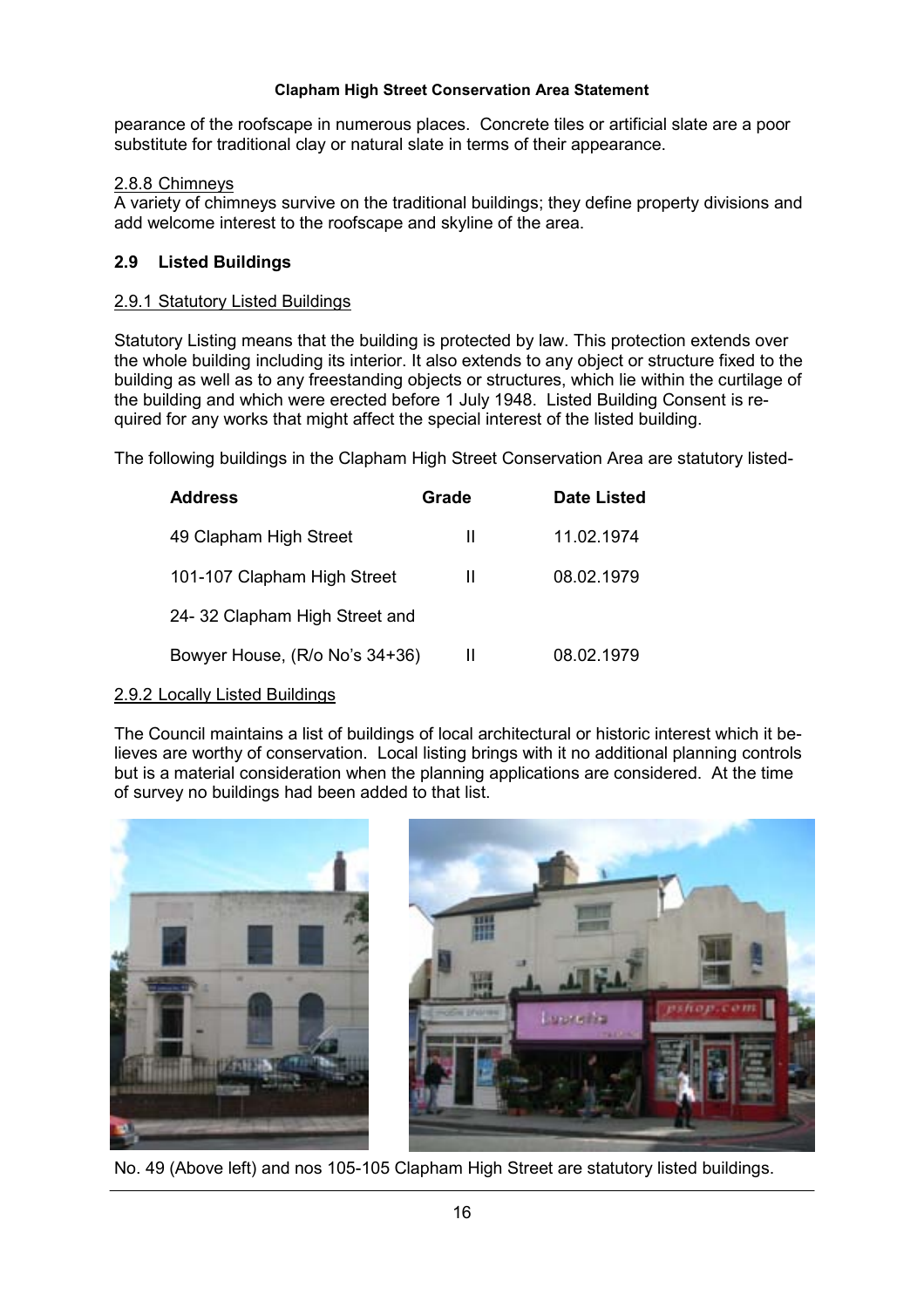#### 2.10 Building Contribution

Any omission of particular buildings from this section does not necessarily imply that the building has no significance. Where such cases arise they should be referred to the Planning Division for consideration.

#### $2.10.1$ **Positive Contribution**

Buildings that make a positive contribution are deemed worthy of retention although some may require restoration or refurbishment. Demolition or unsympathetic alteration will be resisted. The majority of buildings within the conservation area make a positive contribution to its character and appearance whether they are the grand 'landmark' buildings or more humble premises. Positive contributors are as follows: -

#### **Clapham High Street**

21-31, three pairs of villas, Wellington Terrace, 1830s. 35, former Clapham Public Hall, Neo-Georgian, 1911. 47, good Arts and Crafts building, built as the Temperance Billiard Hall in 1908-10 to designs by Norman Evans. 49-51, early - villas, c1810. 53-59, three storey late 19<sup>th</sup> Century properties. 99, modern infill mimicking form of its historic neighbours. 101-109, modest three storey buildings, c1760. 111-115 Clapham High Street, deep shelter marred by hoardings. 117-119, pair of three storey buildings, c1840. 125-131, red brick block built 1886, cast iron pilasters. 145-147, red brick neo-Georgian bank premises rebuilt in 1950s. The banking hall front survives from 1919. Designed by J N S Burmester. 165-169, three storey buildings, c1865. 18-22, three storey block, 1868, stucco details. 24-36. imposing late 18<sup>th</sup> Century houses set back from road. 38. three storeys in stock brick, c1860. 40-42 Clapham High Street, c1835, enlarged modern window openings. 44-48, three storeys with gables, in red brick, c1880s. 50-52, pair of properties, c1835. 54 and 62 Clapham High Street-pair of houses, 1780s, with side additions.



Nos 21–31 Clapham High Street are deemed to make a positive contribution.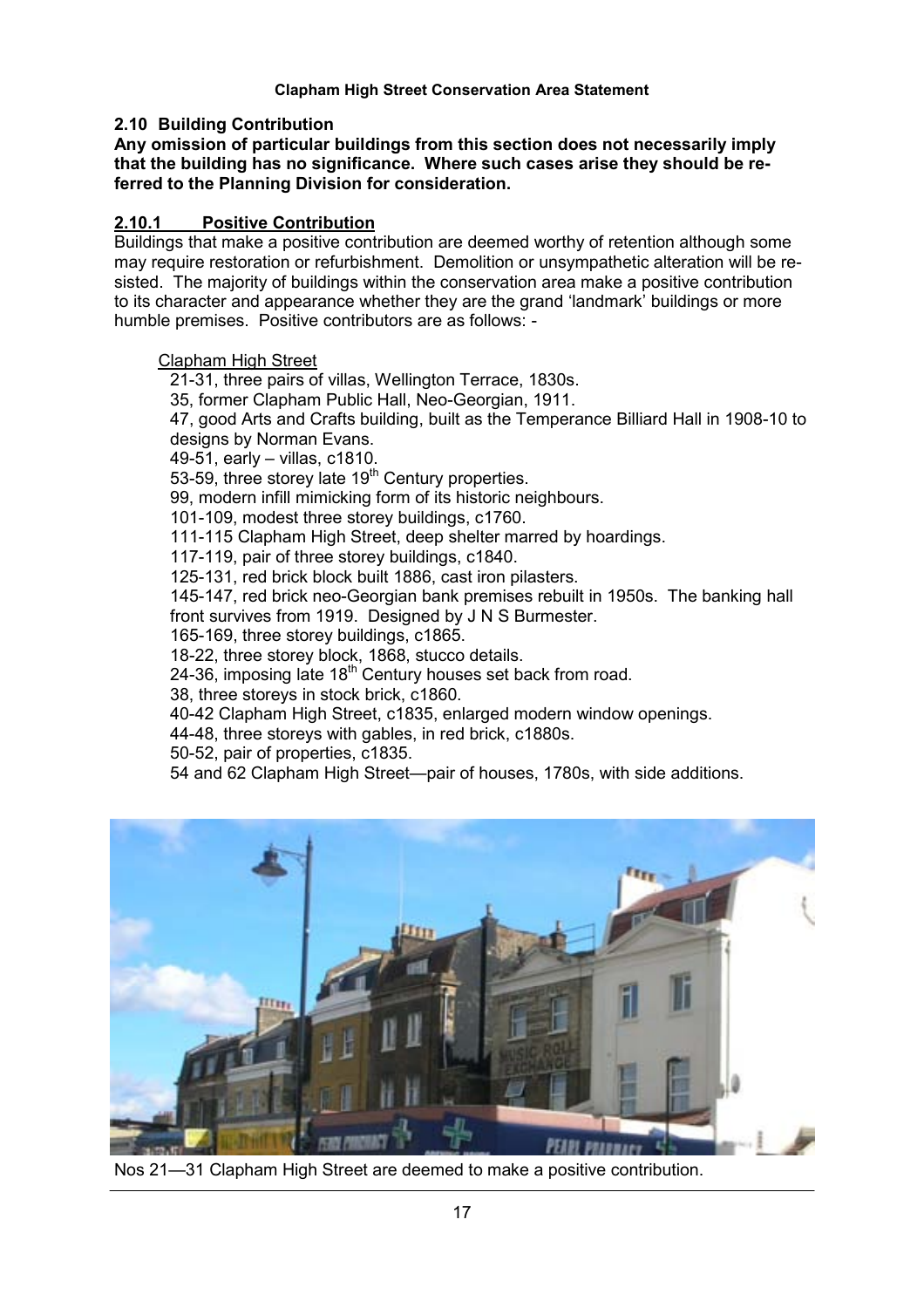64-66, stucco villas, three storey, parapet, c1780. 68-70, pair of mid Victorian houses, two storey, c1858. 72, narrow stock brick infill building, c1820. 74-82, stock brick, three storey, cornice, pre 1827. 84, modest two storey, c1830, set-back, mansard. 86-88, two storey, narrow, c1870, set back. 92-96, three storey, varied terrace, set back, 1830s. 98-100, three storey, stock brick and stucco, 1865. 102-104, four storey, copper corner spire, 1900. 108-114, three storey, modest, c1830. 116-118, three storey buildings, stucco details, 1850s. 120-124, two storey buildings, c1820, set-back. 126-128, three storeys, mansard, red detailing, c1880. 130-134, three storey, symmetrical, Art Deco, 1932. 136-142, three storey houses, 1771, set back. 144-152, three storey, Neo-Georgian, 1914. (146 has an ornate cinema frontage) 156-166, four storeys, red brick, Dutch gables, c1908. 182-188, four storeys bank with corner tower, 1895.

**Clapham Manor Street** 

177-183, four storey, with copper corner spire.

**Edgeley Lane** 

52-84-see 52-84 Clapham High Street

**Edgeley Road** 

4, red brick with ornate stucco entrance.

Nelson's Row

2-22- modest Victorian houses stock brick and sashes

Pearson Mews

A good single storey block with mansard, brick and terracotta façade.





Pearson Mews (above left) and 1-9 Voltaire Road (above right) contribute to the character.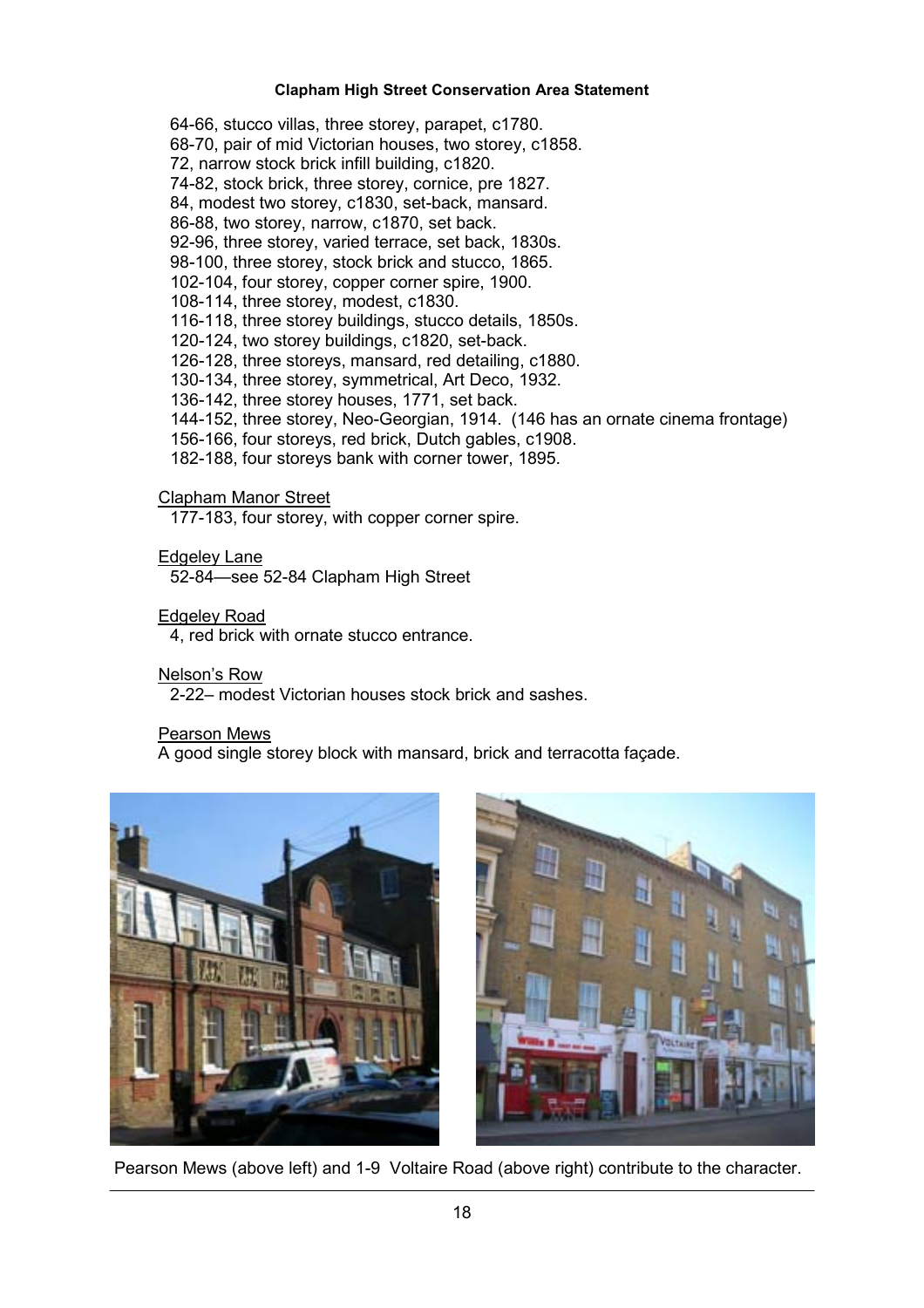Slievemore Close

No. 14-Bower House-18th Century property with Clapham High St frontage.

**Stonhouse Street** 

Neo-Baroque building part of rear of 146 Clapham High St.

**Venn Street** 75, three storeys in red brick.

**Voltaire Road** 

1-11, four storeys in stock brick. Early 19<sup>th</sup> Century.

#### Buildings that make a neutral contribution  $2.10.2$

Only a few of the buildings within the conservation area make a neutral contribution: -

33 Clapham High Street, understated modern infill in stock brick 90-92 Clapham High Street, modern rebuilt of earlier premises 95-97 Clapham High Street, glazed infill building. 154 Clapham High Street, bank premises, 1950. Clapham Methodist Church, Clapham High Street, brick structure, 1961. 168-180 Clapham High Street, sympathetic form but lacking fine detailing. Prescott House, Prescott Place, modern commercial building.

#### $2.10.3$ **Buildings that make a Negative Contribution**

The following buildings in the conservation area are deemed to cause harm its character and appearance. They are: -

65-79 Clapham High Street, modern infill building. 133-145 Clapham High Street (Sainsbury's), an alien form on the street scene. 149-163 Clapham High Street, bleak post-war development. Clapham High Street / Clapham Pk Rd junction, deep shelter with ugly hoardings. **15 Prescott Place** 1-10 Slievemore Close



Nos 155-157 Clapham High Street have a negative impact on the character of the area.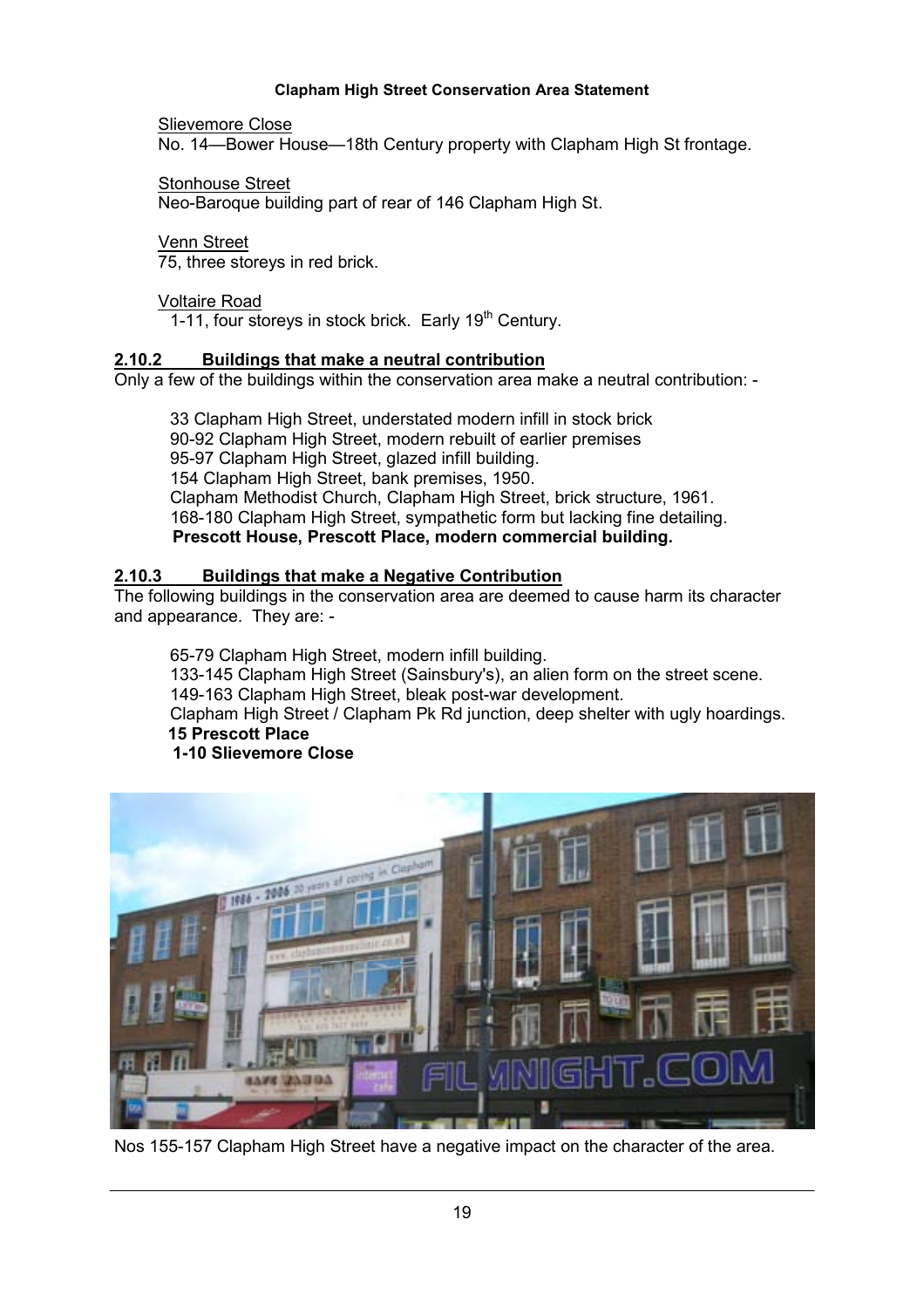## 2.11 Development Adjoining the Conservation Area

The conservation area does not include all buildings fronting the high street; a number of previously redeveloped sites or gap sites were excluded when the conservation area was designated. These include: -

33 Clapham High Street, recent stock brick infill development. 65-79 Clapham High Street, recent mostly glazed infill. 91 Clapham High Street, post-war tall building. 95-97 Clapham High Street, relatively recent fully glazed frontage building.

These buildings, with the exception of no. 33, have modern facade treatments, often incorporating a lot of glazing, which is not in keeping with the character or appearance of the conservation area.

## 2.12 Refuse and Other Structures

Refuse from properties tends to be stored in rear yards etc and only brought out for collection. On street refuse storage is not generally a feature of the area although some large capacity refuse bins add clutter on the footway near the junction with Voltaire Road where they stand permanently. Similar bins can be found on Voltaire Road.

## 2.13 Satellite Dishes, Communications Equipment and Plant

A number of the facades on Clapham High Street have intrusive satellite dishes that add unwelcome clutter and denigrate the appearance of the facade. Similarly light fittings, brackets and other associated items, many of which are obsolete, cause visual harm. The roofscape is generally absent of the intrusive clutter associated communications equipment and similar plant.



Bins, satellite dishes and even light fittings add unwelcome clutter to the conservation area.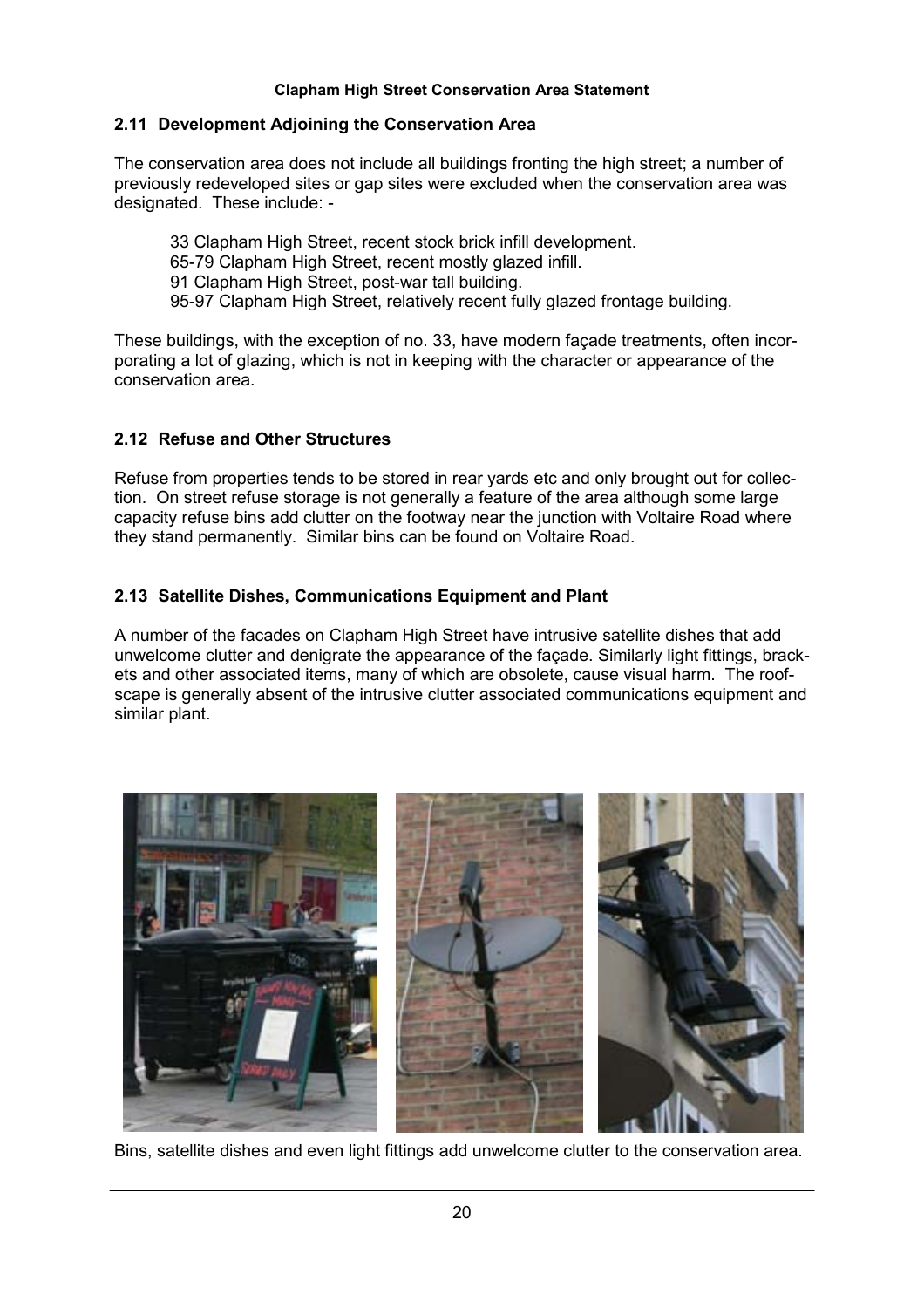## 2.14 Trees

There are few trees of note within the conservation area making the few trees there are of great amenity value. These include: -

Two impressive mature trees on Edgeley Lane.

Tree in forecourt of Clapham Methodist Church, Clapham High Street.

Tree in front garden of 47 Clapham High Street.

Street tree in front of 33 Clapham High Street.

## 2.15 Views

The commercial linear and highly developed nature of the High Street limits views within the conservation area

Some of the side streets provide relief in the form of breaks from the intensity of the High Street; especially Voltaire Road which is wide and has the railway embankment along one side. The view North-east out of the conservation area is terminated by the railway bridge over Clapham High Street. The significant view is that the South-west end of High Street where the roadway widens significantly (outside the conservation area) allowing views of the trees on the Common; this provides relief from the very urban High Street character.

## 2.16 Capacity for Change

There is limited scope for maior change within the conservation area as the built environment follows a tight grain and there are no gap sites. There is no scope for developing over the single storey shop additions to the older premises as this would obscure the historic buildings behind. There is great scope for the restoration of lost detailing to the upper storeys of many of the buildings and for the reintroduction of more appropriate shopfronts.

## 2.17 Appraisal Conclusion

This historic High Street has a linear character and varied built form dating from the late 18<sup>th</sup> and 19<sup>th</sup> Centuries; it is these qualities that contribute to its special interest as a conservation area. Unfortunately the loss of traditional details and the predominantly poor quality of shopfronts and signage detracts from this historic and architectural interest. The area would also benefit from public realm improvement to create public places of higher quality. Such improvements would be consistent with Council policy to enhance the District Town Centre and policy to seek preservation or enhancement in conservation areas.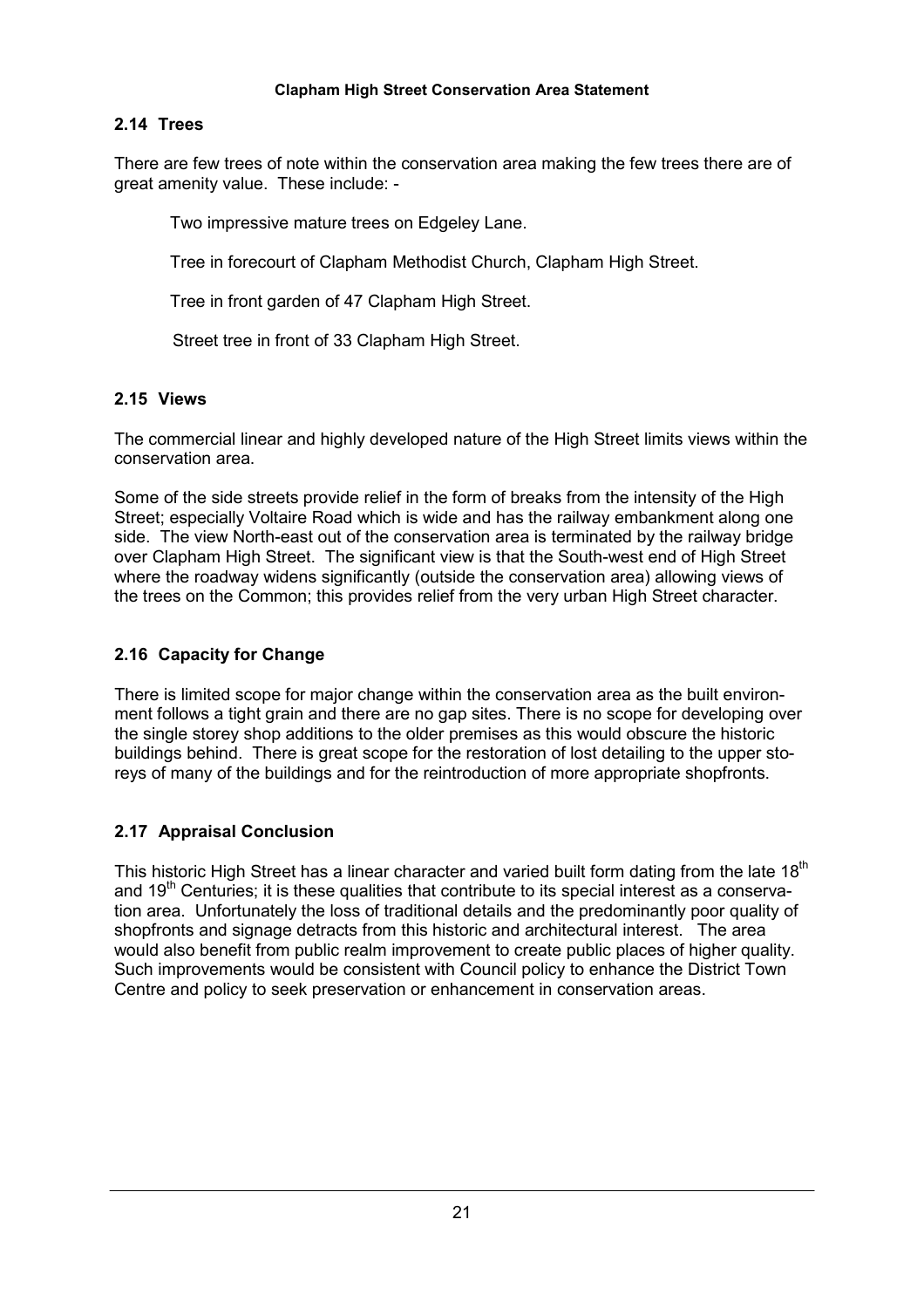#### $3<sub>1</sub>$ **GUIDANCE**

This section provides good practice guidance on works to properties within the conservation area

## 3.1 Alterations to Existing Properties

Details characteristic of the area should be retained and repaired wherever possible. It is only in this way that the special character and appearance of the area can be retained. Advice on repairs to historic buildings can be obtained from numerous sources including 'Stopping the Rot' by SPAB / IHBC which can be downloaded free from www.ihbc.org.uk. If an historic feature is beyond repair it is essential to replicate it accurately in the new work. Where possible, the original feature can inform the design detailing. Alternatively, adjoining buildings, old photographs, prints or plans can often assist. It should be noted that some replacement works might require building control approval and listed building consent as well as planning permission.

## 3.1.1 Walls

Previously plain brickwork should not be rendered, painted or clad as such changes will normally harm the integrity of the host building. Brickwork repairs should be undertaken with caution – matching Imperial sized brick of the same colour and texture will be required for most of the older properties. Re-pointing mortar mixes should normally be lime based, have a traditional light colour and a coarse aggregate. The pointing finish should be traditional flush or slightly recessed, not weather struck. Where only selective re-pointing is required the pointing should match existing.

## 3.1.2 Joinerv

Regular inspection and repainting prolongs the life of exterior joinery, windows and doors. Small repairs to address localised rot or other failures can be undertaken by experienced joiners. Where important features are beyond repair and the replacement becomes necessary exact replicas of the traditional features should be sought.



Modern tuck pointing in cement (left) is unacceptable.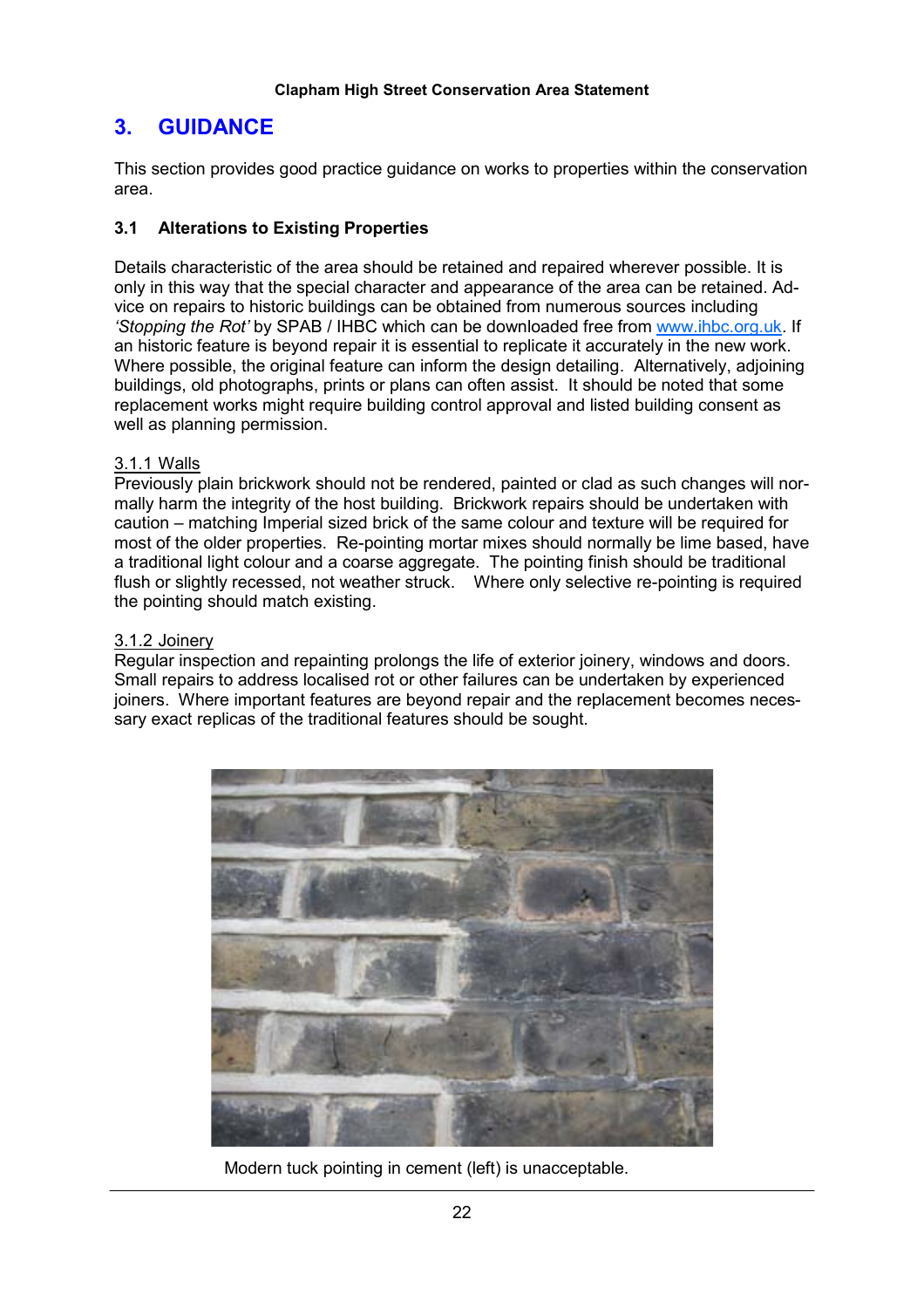#### 3.1.3 Windows

Changes to the size of window and door openings should be avoided in buildings that make a positive contribution. If traditional windows are in good condition they should be retained. If increased insulation is required the use of internal secondary glazing should be considered. Where replacement windows are deemed necessary exact replicas should be sought. In the case of timber windows these should be painted and the glazing should have a putty finish. Double glazing should only be considered if it accurately matches the appearance of original windows, their frames, glazing bars and the reflective qualities of the glass. Stickon glazing bars should be avoided as they can, with time, become loose and drop off. Trickle vents and other modern window detailing should also be avoided. Good replacement metal windows are still available manufactured today. Stick-on lead should be avoided as it is not a characteristic of the conservation area.

Modern window designs in metal, unpainted hardwood or PVCu window units should be avoided on historic buildings as they fail to replicate the traditional construction details and delicate glazing bars of traditional single glazed windows and can look crude and ungainly  $$ thus harming the attractiveness of buildings. Windows on new buildings should reflect the character of the area

## 3.1.4 Doors

Original external doors should be retained and repaired. Accurate replica doors, reflecting the date and style of the building should be considered when any replacement external is required. This will secure an enhancement to the property and wider area.

## 3.1.5 Roofs

The removal of historic roof structures and their replacement with different designs should be avoided where the roofs and chimneys often contribute to the special character of a building, its group value and the wider character of the area. This is particularly important on 18th Century and early 19th Century buildings where the roofs and chimneys contribute particularly well to the character of the conservation area. Many of the late 19th Century or early 20th Century buildings, especially those in red brick, have plain clay tiles.



Stick-on glazing bars can drop off creating a poor appearance.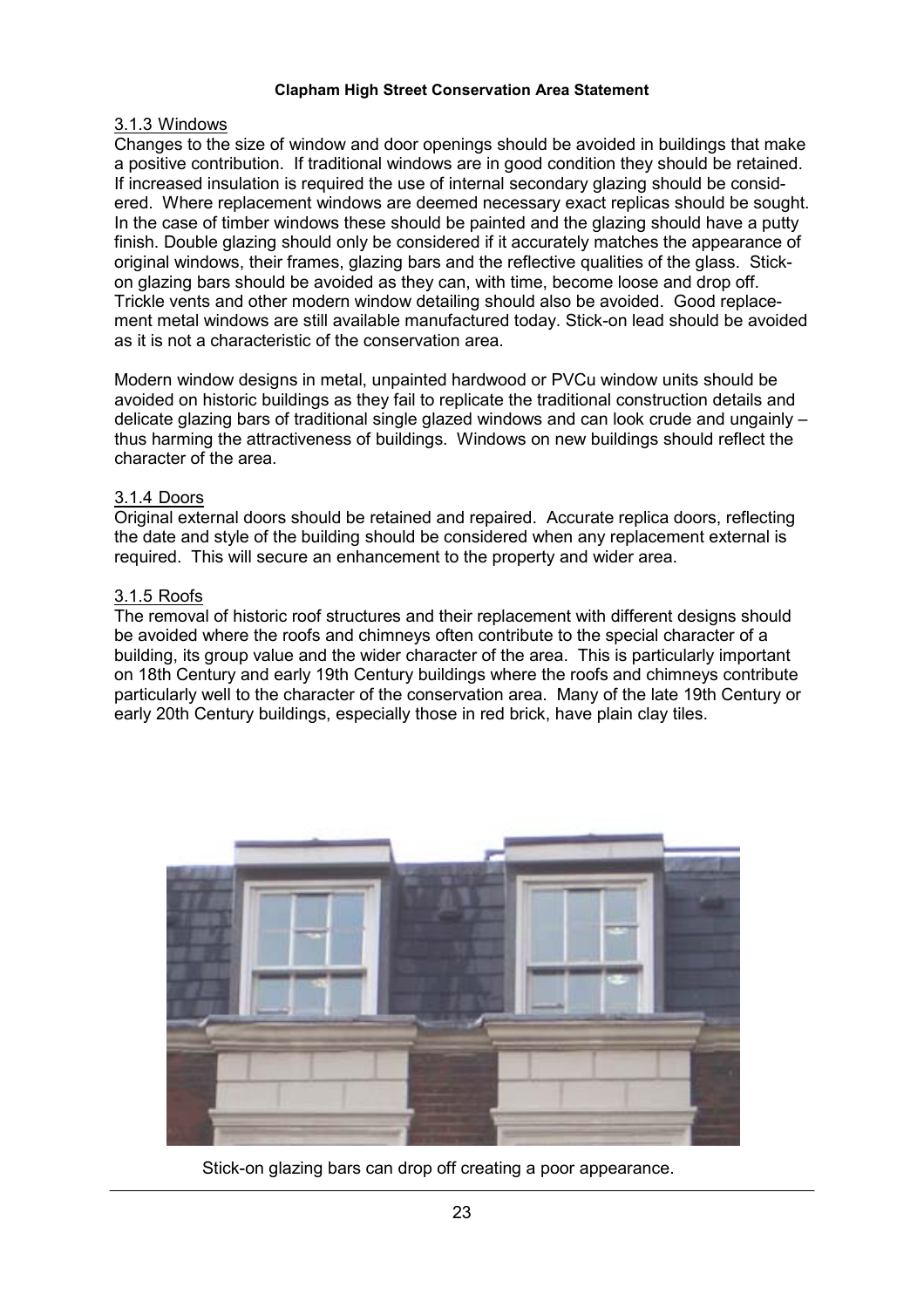Small-scale roof repairs can often be accomplished using reclaimed materials. When considering replacement roof finishes it is advisable to re-use the original covering or a good match. Modern roof coverings, when requiring replacement, should be replaced with traditional ones. Artificial tiles or concrete slates should be resisted as they rarely look good and often lose their colour and surface finish within a few decades. Pop-up roof vents, extractors or soil stacks should be avoided along with other roof-top plant. Flush fittings in unobtrusive locations are preferred.

## 3.1.6 Dormers

Many of the historic buildings have butterfly roofs and as a result dormer windows are not generally appropriate. However, numerous properties have traditional mansard roofs with small traditional dormers with lead roofs and cheeks, slender frames and timber sash windows. New dormers, where appropriate, should be carefully designed and detailed to match the host building and be detailed and scaled in this traditional manner. Traditional dormers are small, with slender construction in timber and lead and containing side hung casements or sliding sashes. Large dormers, those with flat felt roofs, bulky construction or other poor modern treatments, including those that break or protrude above the main roof ridge will be damaging and are not considered appropriate.

## 3.1.7 Rooflights

Successful examples of these are not, generally, a feature of the area. They should be avoided on prominent roof slopes and where the group value of unaltered roofs is important. It should be noted that rooflights are not a traditional feature of mansard roofs.

When considered appropriate the roof light should normally be of the traditional cast-iron type, flush finished with a traditional slender frame and a vertical glazing bar. If deemed appropriate in principle on front pitches they should be small and in line with existing openings; large, modern or poorly located roof lights have the potential to cause great harm.

#### 3.1.8 Extensions

There is little scope for extensions other than on rear elevations: front extensions and side extensions will normally be resisted in order to preserve the integrity of the host building and the street scene. New structures above the single storey shop structures should be resisted for the same reason.

New rear extensions should respect the forms and design of the host building; especially the evolved character exhibited in many locations. A slavish pastiche of the host building need not be necessary but contemporary design solutions will still be required to respect the rhythms and essence of the conservation area. Extensions should not be so large as to dominate or compete with the host building in visual terms. Large areas of flat roof above ground floor level should be avoided as they are not a feature of the area.

Roof extensions are particularly sensitive as the traditional roofscapes of the conservation area provide one of its most evocative character features. Loss or inappropriate alteration of historic roofs should be avoided and chimney stacks should be retained. Roof extensions must respect the host building and be good neighbours generally. Boxy or alien features will not be deemed appropriate.

## 3.2 Vacant Sites

There are currently no significant vacant sites identified within the boundaries of the conservation area. Mary Secole House, Clapham High Street is a development opportunity immediately outside the conservation area Its redevelopment must be considered in this context.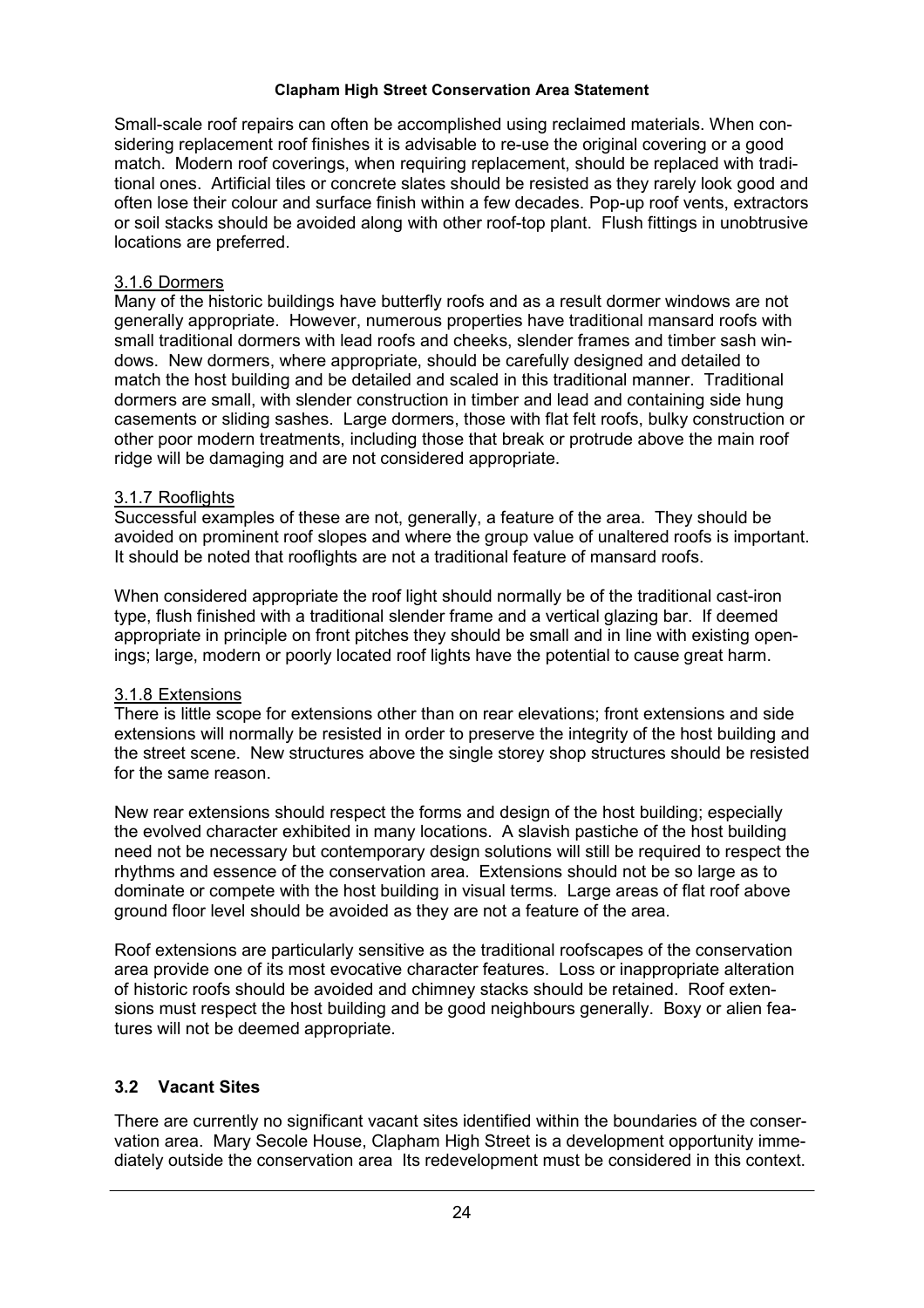## 3.3 New Buildings

Should sites within or adjoining the conservation area become available, care should be taken to ensure that the new buildings respect the character or appearance of the area. Tall buildings are unlikely to be appropriate if they dominate or over shadow the conservation area. Sympathetic buildings forms and materials will normally be expected to respect the character of the conservation area with regard to: -

## Massing / Building Line

This should be dictated by the massing and siting of adjoining buildings that make a positive contribution.

#### Footprint

Narrow building plots reflect the traditional developments of the  $18<sup>th</sup>$  and  $19<sup>th</sup>$ Century.

#### Form

Most buildings have a clearly defined shopfront at ground floor. Upper floors typically have regularly placed windows and a vertical emphasis.

## Detailing

The buildings, irrespective of age, have fine detailing, modelling and decorative ele ments (shopfronts, window glazing bars, decorative stucco mouldings, brick details etc) which give them a depth of interest.

The Council is committed to good new design irrespective of style. However, whether historicist or contemporary, new development must respect the character and appearance of the conservation area.

## 3.4 Shopfronts

The majority of shopfronts within the conservation area are of relatively recent date and inappropriately detailed; as a result they detract from the area. Any remaining elements of historic interest such as pilasters, stall-risers, recessed doorways, glazed brickwork, corbels etc. should be retained and enhanced.

Where replacement shopfronts are deemed acceptable, they should be carefully designed to respect the host building and reintroduce the essence of traditional shopfronts:-

#### 3.4.1 Shopfront Design

Shopfronts should contain display windows on a stall riser, and entrance doors in a recess (to give the facade depth and modelling and to assist with DDA access) and be framed with pilasters carrying a fascia for signage. Flat, poorly designed shopfronts are not deemed acceptable. Many of the historic pilasters survive – the location of their capital shows the historic fascia height. New fascias should be at the traditional level.

#### 3.4.2 Entrances

Recessed entrances prevent people stepping directly out onto the street and give shopfronts welcome depth; they can be gated in the traditional manner to improve security. Recesses can also accommodate ramps for wheelchair access. Shop doors should be part glazed. The space above the door can incorporate an inward opening transom light to allow natural ventilation. Paving should be exterior grade, at least 10mm thickness to avoid cracking, and non-slip.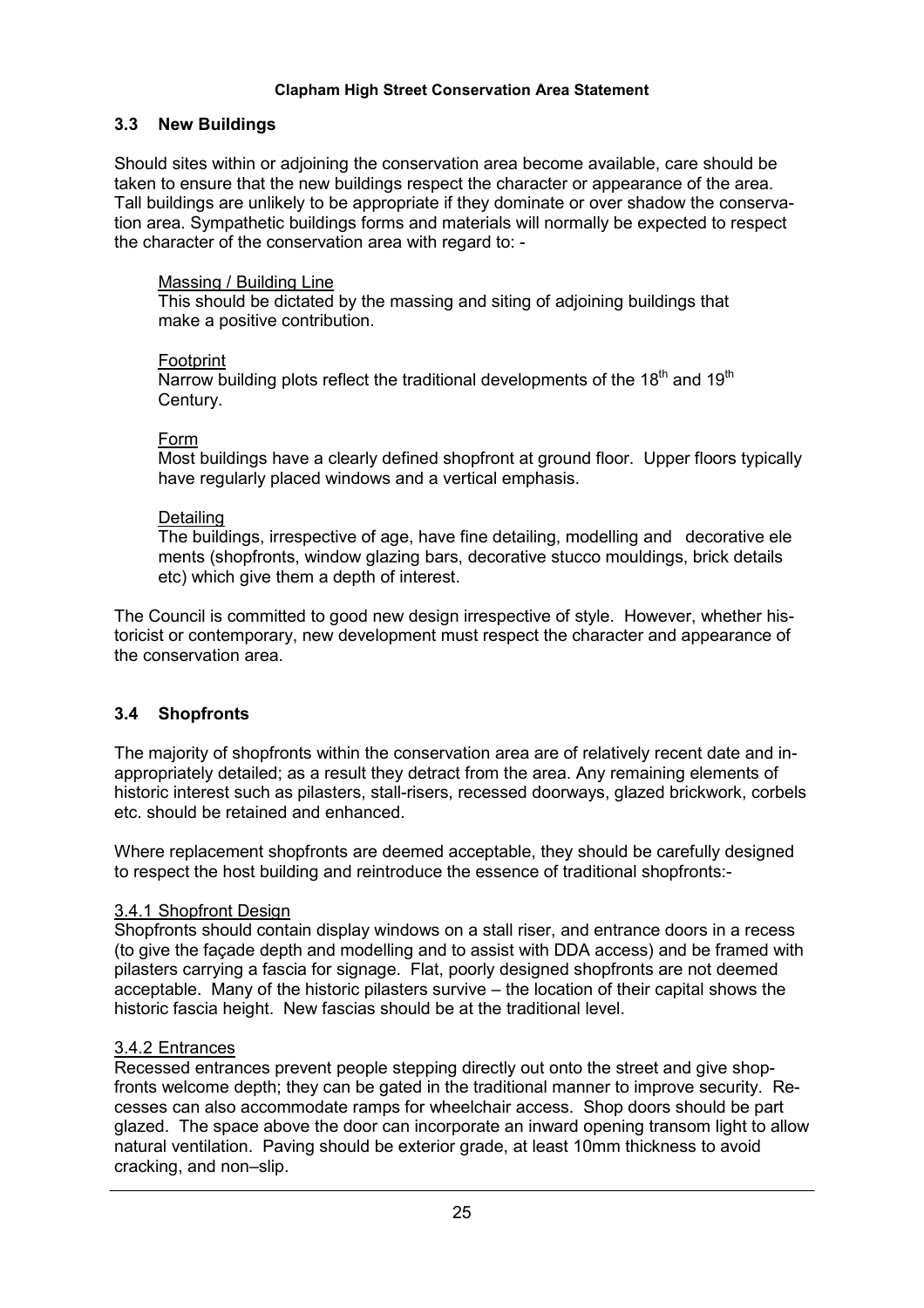#### 3.4.3 Stallrisers and Pilasters

The stallriser is the wall that supports the shop window. Pilasters are the 'pillars' that frame each end of traditional shopfronts and visually carry the fascia sign. The stallriser should be robustly detailed and constructed to withstand rain and damp; so too should the base of the pilasters; some of the historic pilasters are cast iron and others are in polished stone both of which are very hard wearing. Pilasters and stallrisers should be robustly detailed; superfluous detailing should be kept to a minimum. Traditional timber mouldings are jointed into the timber frame; planted timber mouldings should be avoided as they are vulnerable to weathering and tend to drop off as a result.

#### 3.4.4 Window Frames

Aluminium frames and doors of standard boxy appearance should be avoided. Timber frames should be slender with moulded / rounded profiles they should not have standard box sections of domestic profiles. Window frames should have unobtrusive but effective shopfront cill details; domestic cill detailing will not be appropriate.

#### 3.4.5 Shop Fascias

The fascia is the sign board above the shopfront. In late  $19<sup>th</sup>$  Century and early  $20<sup>th</sup>$  Century shops the fascias were of timber construction, tilted forward toward the street and protected by a well detailed cornice with a lead flashing. Fascias should be reasonably narrow and subservient to the shop window and held between pilasters with capitals in the traditional manner

## 3.5 Advertisements and Signs

Whilst businesses must be allowed to advertise their goods and services effectively, new signage must improve upon the very poor quality which is at present standard. New designs and materials should respect the host building and be an enhancement to the wider conservation area. In order to establish a new 'rule of thumb' upon which new proposals can be based the Council offers the following quidance: -



Recessed shop entrances add depth and interest and can accommodate disabled ramps.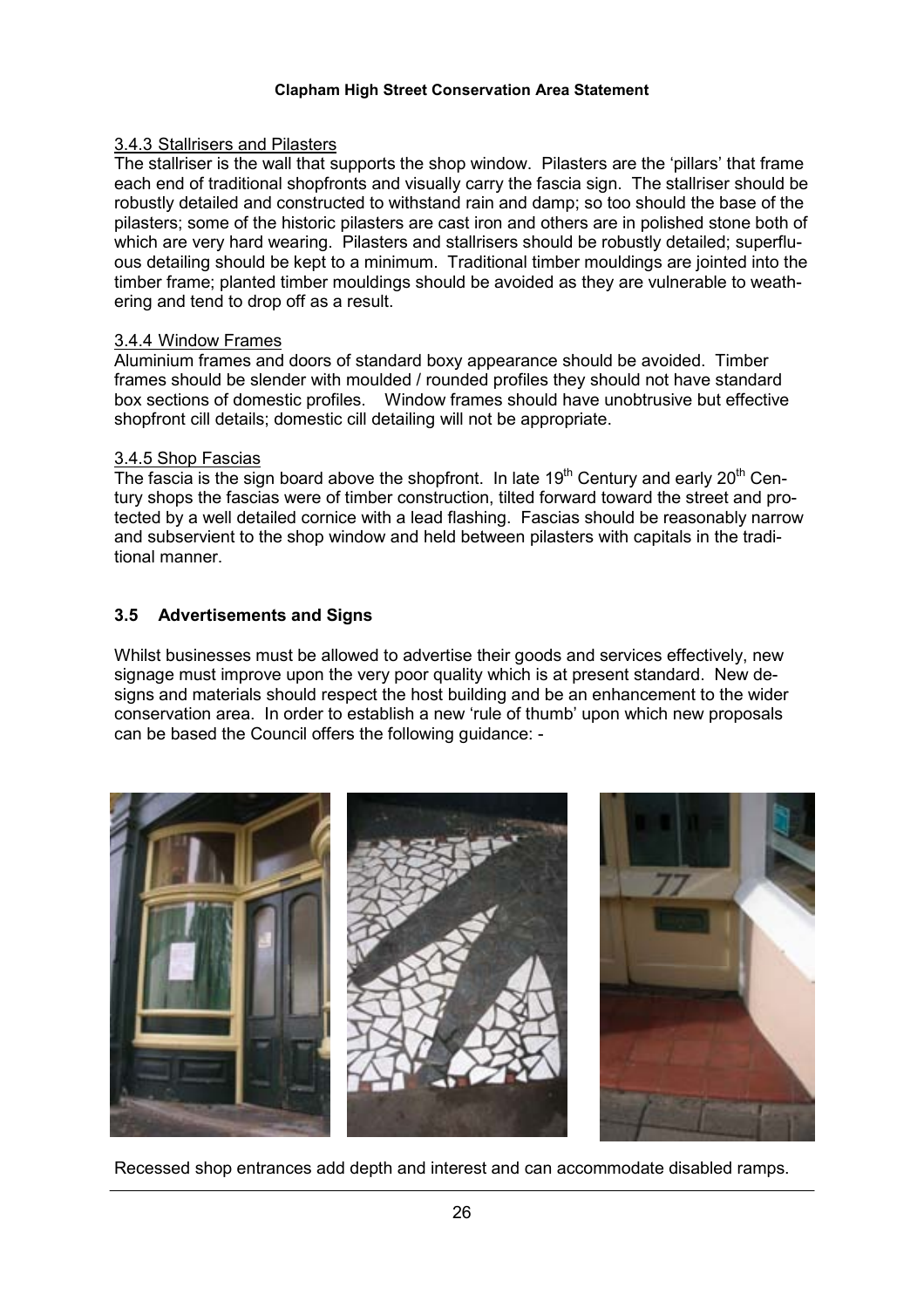#### 3.5.1 Location

The traditional location for shop signage is on the fascia over the shopfront. Other premises tend to have small plagues or painted signs at their entrance. Signage on other locations should generally be avoided in order to minimise harm to the appearance of the area.

#### 3.5.2 Materials and Content

Traditional shop signs were painted or sometimes had applied (3D) letters directly onto the painted timber fascia. Ornate premises, such as pubs, often had ornate gilded and painted glass and mirror signage. The standard signage, however, was hand-painted allowing the sign writer to be creative in their use of fonts and colour – an art form that is worthy of reintroduction. Boxed-out fascias, plastic materials or folded metal are not deemed acceptable. Information on shop fascias should be limited to the name of the premises, a logo and the property number. Excessive information can cause inappropriate visual clutter and should be avoided.

#### 3.5.3 Projecting Signs

Projecting box signs in moulded plastic are typically bulky and obtrusive and when fully internally illuminated, they have no place in historic areas. Projecting signs, located at shop fascia level are deemed acceptable; a well designed bracket can be used if necessary. Such signs should be generally no larger than 0.5m<sup>2</sup> in area by 50mm thick and should be of robust construction. Well designed, creative solutions are encouraged. Off-the-peg corporate solutions may not be deemed appropriate if they are not in sympathy to the character of the area.

#### 3.5.4 Illuminated Signage

Illuminated advertising should be avoided above ground floor level or other sensitive locations. Where acceptable in principal the source of illumination should be external and limited only to the name or logo of the premises rather than to the full fascia. The Council will encourage the incorporation of light fittings into new shop cornices to remove their visual impact.

External light fittings should be small, low key and their number kept to a minimum to avoid visual clutter. Swan-neck lamps should be avoided as they often get damaged and can provide perches for pigeons. Large or dominant lighting fittings such as trough lights will not be deemed appropriate. All cables should be concealed internally.



Well designed and executed signage can enhance the character of the area.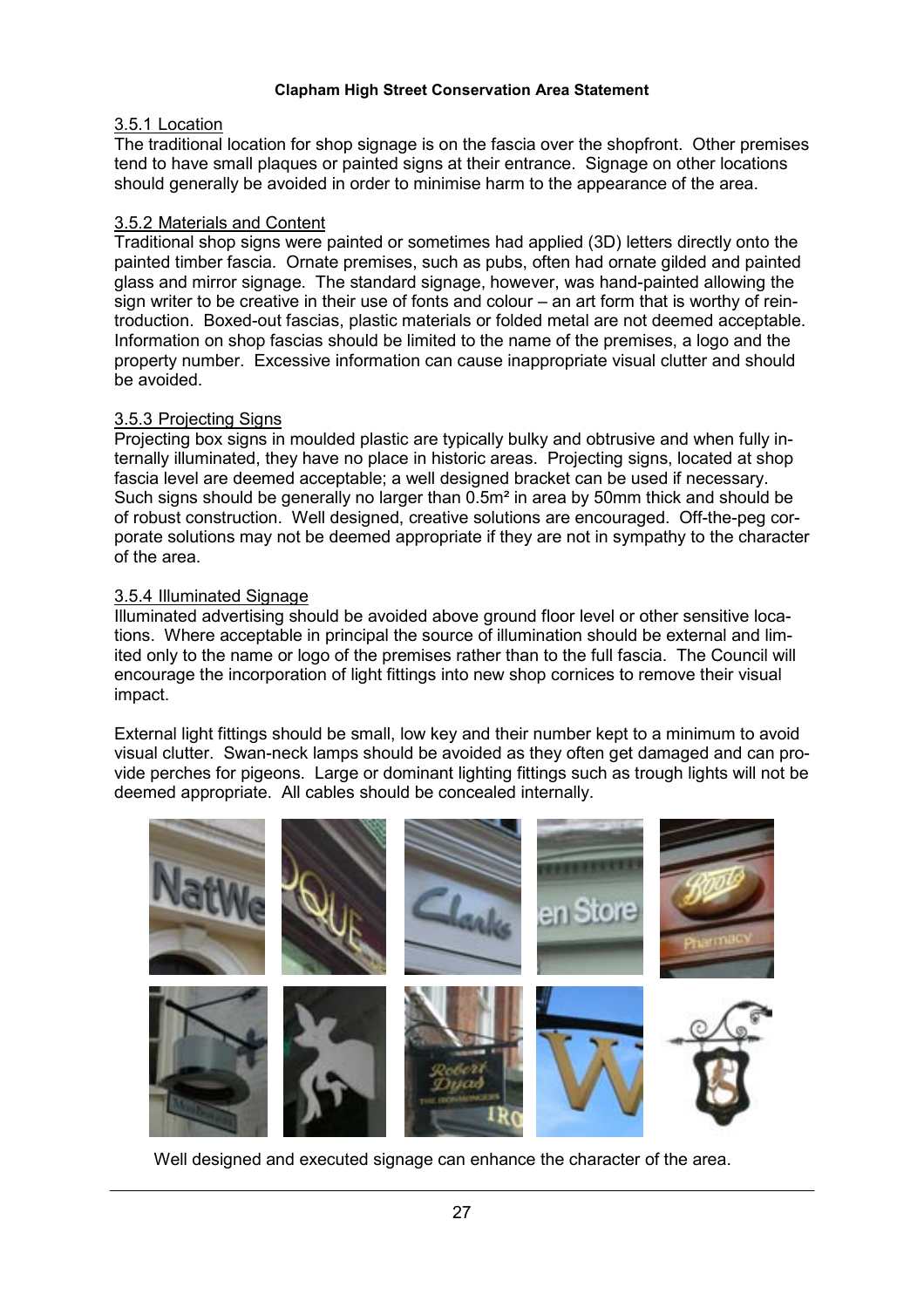Internally illuminated box signs and those in plastic and metal will be resisted. The Council may support individually illuminated letters on shop fascias where the design is appropriate as this negates the need for external light fittings. These should be limited to the premises name and no wiring should show.

Applications for illuminated signage should include clear details of the means of illumination, its location and fixing along with the routes of cables. Well designed, creative solutions are encouraged.

#### $3.6$ **Security**

If the goods on display may attract unwelcome interest when the premises are closed they should be removed from the window, covered or a blind should be drawn behind the window. To improve security high performance glass and internal, open lattice shutters can increase security and provide a visual deterrent. If internal shutters are required they should be fixed back from the window and their internal boxes fitted above the window head. Retro-fitted roller shutters on the exterior of the premises should be avoided as they are not traditional features and add clutter to the host building thus harming the appearance of the conservation area.

The Council will encourage the incorporation of roller shutter boxes into new shopfronts. These should be concealed completely behind the shop fascia and quided down in recesses within the pilasters. Such a solution will only be acceptable if designed to a very high quality and containing open lattice shutters. Full details must be submitted at planning application stage.

## 3.7 Awnings and Canopies

Traditional, retractable shop blinds contained in timber boxes and restrained on iron braces are deemed appropriate in the conservation area; care should be taken with design and detailing – plastic housings / boxes are not deemed appropriate and the awning should be fixed in a location where it will not look odd or obscure other shopfront features of details.





This lattice grille retracts neatly behind the shop pilasters.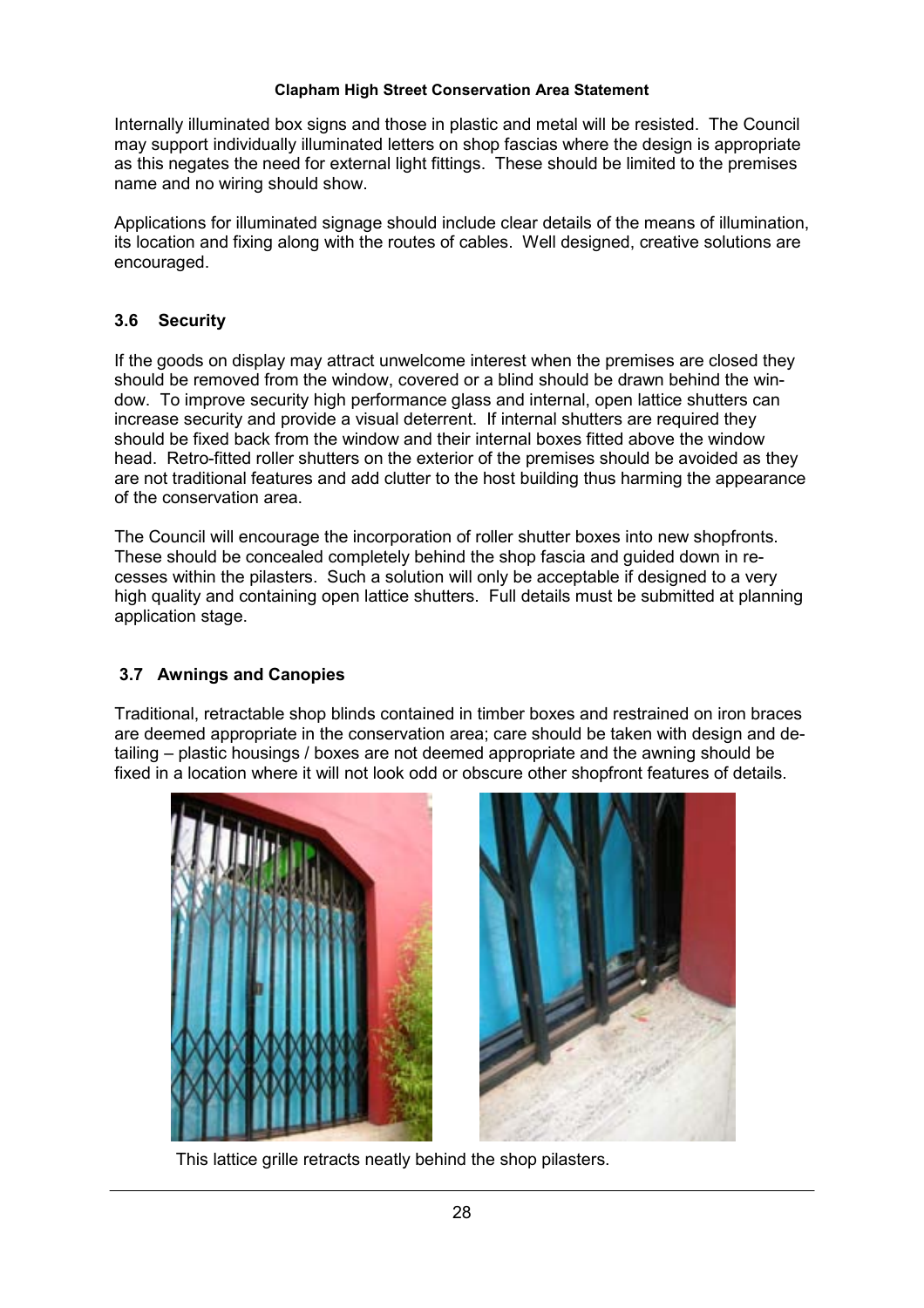Fixed plastic 'Dutch' canopies are not a feature of the area and should be avoided; being permanently exposed to the elements, they can be come very shabby and their form is not traditionally associated with historic English high streets.

#### $3.8$ **New Uses**

Many of the commercial premises are occupied by small independent traders; this contributes to the character of the conservation area. Loss of these retail uses is resisted by planning policy. All proposals for new uses should be good neighbours and not cause disruption or nuisance to other residents.

#### $3.9$ **Plant and Other Equipment**

The location and appearance of plant, extractors and other equipment such as satellite dishes on properties, whether they are residential or commercial should be carefully considered. Painting and effective screening (GRP shrouds painted to resemble brickwork, timber boxes with louvered sides etc) will normally be required to reduce impact.

## 3.10 Boundary Treatments

New boundary treatments should respect the established character of the area. Excessive height or unsympathetic materials should be avoided.

## 3.11 Sustainability

Conservation Area designation seeks to retain existing buildings and the design features that give them their character. All existing buildings have 'embodied energy' - the energy that was used to create them; keeping buildings in good repair is the best way to ensure that no energy is wasted. If a building is neglected and features have to be replaced embodied energy is lost when something is removed and dumped and more energy is used in





Traditional awnings housed in timber boxes are deemed appropriate.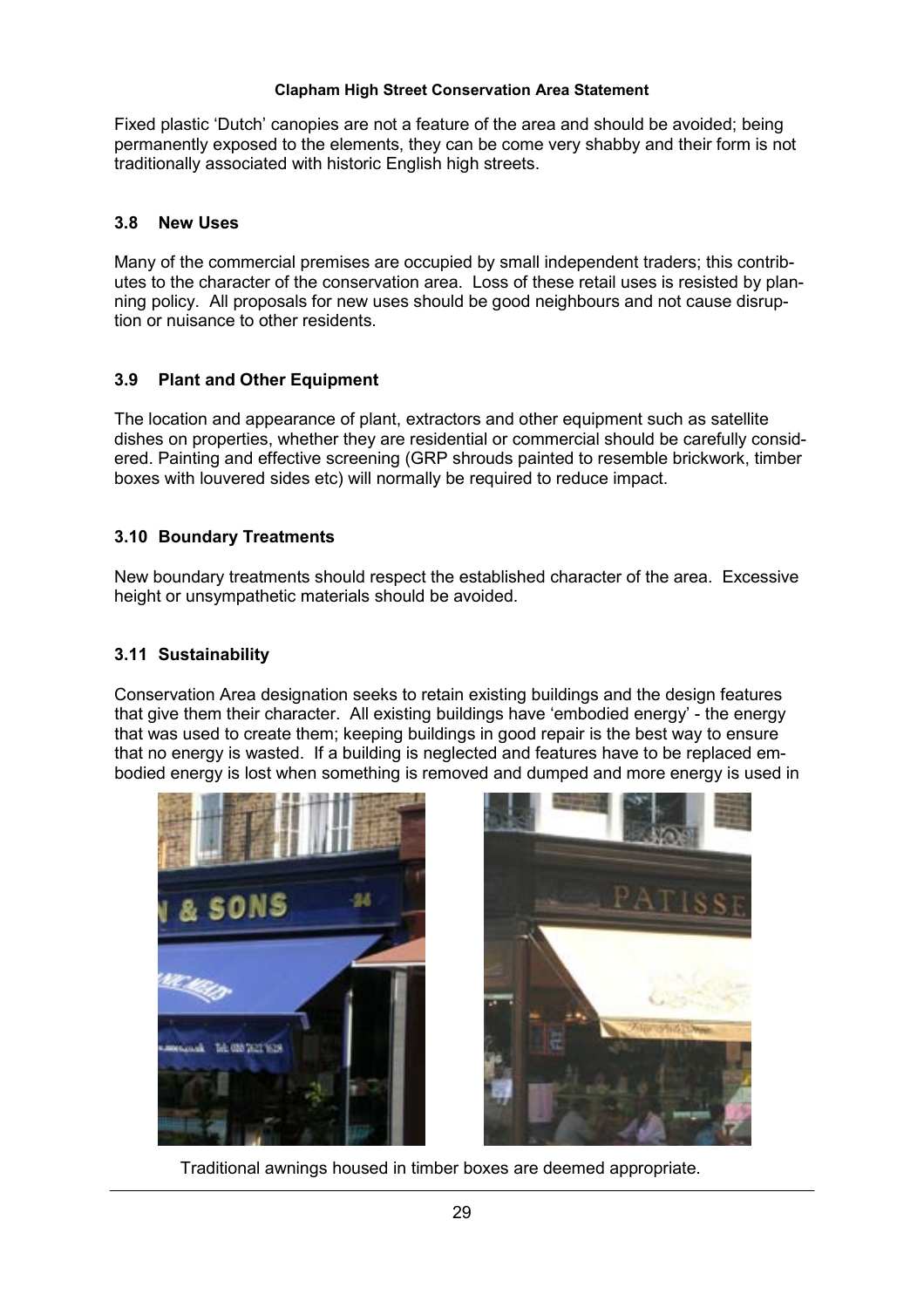providing a replacement, no matter how environmentally friendly it might be. It is therefore advisable to re-use materials during building works, buy reclaimed recycled materials and recycle site waste.

#### <u>3.11.1</u> **Reduce Consumption**

Consumption can be greatly reduced in properties by undertaking 'passive' adaptations; the principles are also transferable to other premises: -

If the boiler is more than 10 years old replace it with a new more efficient condensing boiler, use energy efficient light bulbs, draft proof existing windows and install internal secondary glazing to reduce heat loss, noise and condensation without the need to replace original windows. Close internal shutters at night to reduce heat loss, use heavy, thermally lined curtains in winter and insulate pipes, hot water cylinder, the roof, cavity walls and floors.

## 3.11.2 Renewable Energy

The generation of energy from renewable sources is another way to achieve greater sustainability. Ground source heat pumps require areas of garden which can be excavated. Solar thermal systems and solar photovoltaic systems normally require a roof-top installation or replacement of the roof covering with special panels or tiles. Wind turbines may vary in size and power; they are not always the best renewable energy option in urban areas.

Roof top panels and turbines should be carefully considered within the conservation area to ensure that no harm is caused to the special character or appearance of the area. Installations of this nature should only be considered once energy consumption has been addressed through the other measures listed above.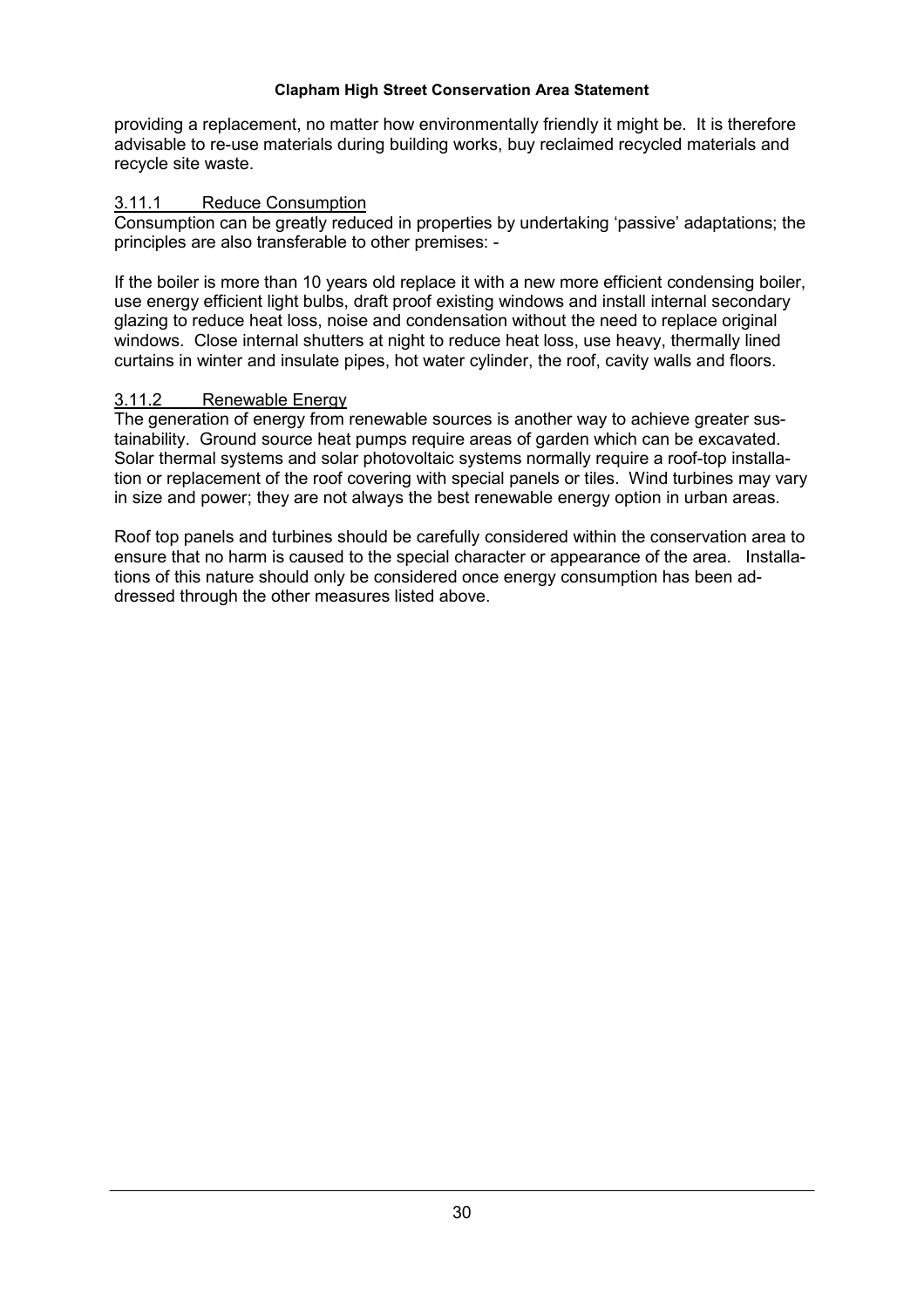#### $\mathbf{A}_{\cdot}$ **MANAGEMENT PROPOSALS**

This section identifies how the Council believes the area should be managed. It has been prepared in line with national good practice guidance sent out in 'Guidance on the Management of Conservation area' by English Heritage.

## 4.1 Boundary Review

The existing boundary has been examined as part of the appraisal process; no boundary changes are proposed as a result of this study.

#### $4.2$ **Planning Controls**

The vast majority of properties in the conservation area are commercial premises and flats; most external alterations to these premises require planning permission. Conservation Area Consent is required for most demolition within a conservation area. Alterations to statutory listed buildings will require listed building consent.

There are a small number of single family dwellinghouses in the conservation area. Some works to these properties do not require planning permission; these are known as 'permitted development rights'. Should alterations be made that harm the character of appearance of the area the Council can remove these rights by using an Article 4 Direction; it is not proposed to use such a direction in this instance. For advice on the need for planning or other approvals please consult the Council's web page or write to the Planning Division explaining vour proposal in detail.

#### $4.3$ **Monitoring and Enforcement**

The Council is committed to using its planning powers to manage the Clapham High Street Conservation Area is such a way that ensures that its special character and appearance is preserved and enhanced. The Conservation and Urban Design team will regularly update its photographic record of the building and spaces within the conservation area. This record will be used to monitor change over time in order that policies and planning controls can be effectively utilised to secure the preservation or enhancement of the character or appearance of the conservation area. Breaches of planning control will be enforced where it is expedient to do so.

## 4.4 Trees

The Council is committed to the maintenance of all trees of value within the conservation area and will encourage ongoing management to ensure their health and longevity. The Council will take action against unauthorised works to protected trees where they are considered to have high amenity value and contribute positively to the character of the area.

#### **Signage and Advertisements** 4.5

At present some advertisements and signs within the area can be displayed without the need for consent. The Council believes that this absence of control has resulted in the very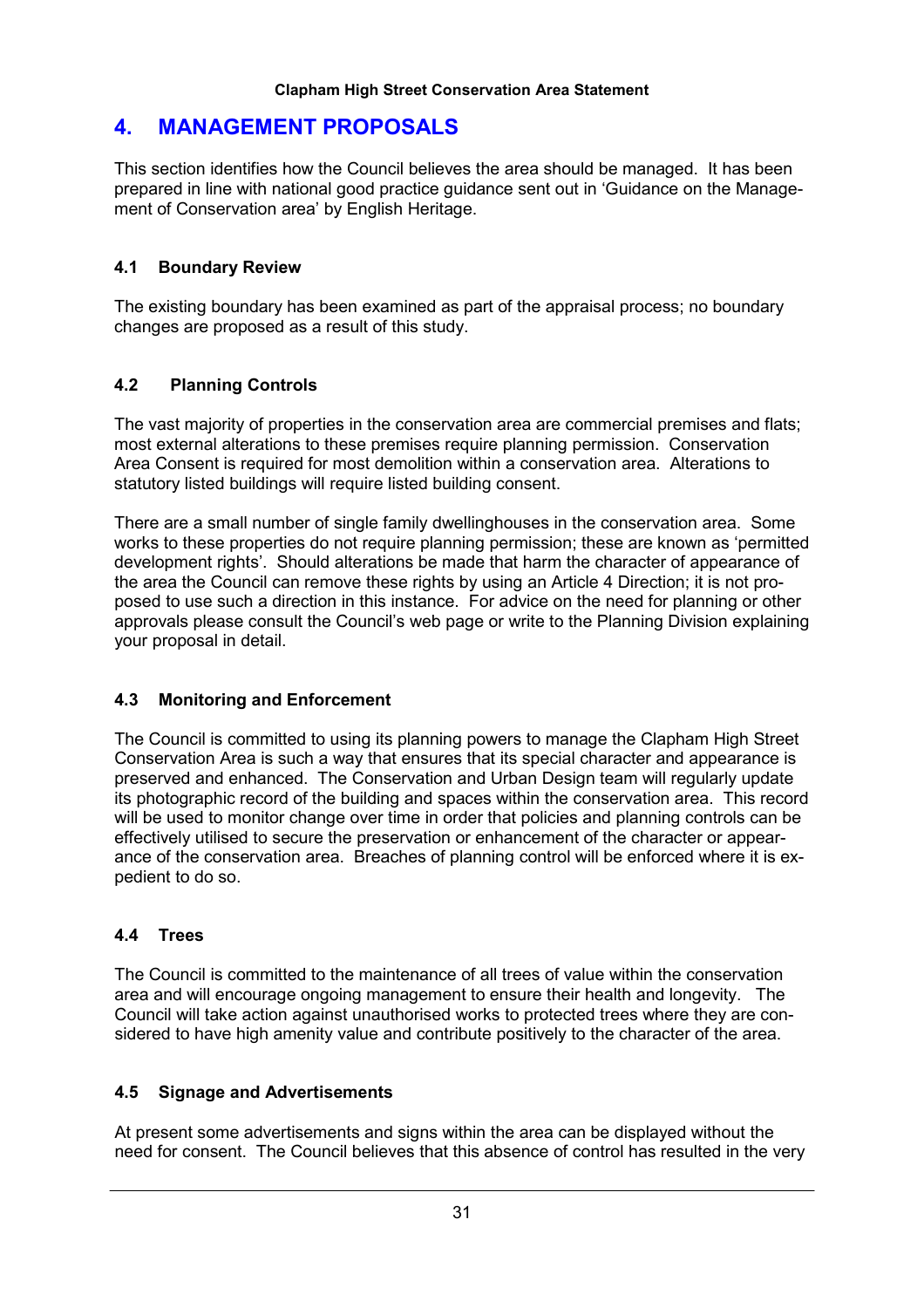poor signage which blights the conservation area today. It is proposed to consider designating the Clapham High Street Conservation Area as an Area of Special Control (Advertisements) under the Town and Country Planning Control of Advertisements) Regulations 1992. When this matter is given formal consideration it will be subiect to consultation with residents and businesses.

Existing advertisements and hoardings which detract from the character and appearance of the area and cause substantial harm will be made subject to discontinuance action where expedient. Illuminated advertising will be discouraged on residential building or other sensitive locations. The Council will take action against unauthorised advertisements which adversely affect amenity and public safety.

#### $4.6$ **Highways and Street works**

Highways works within the conservation area should reflect national good practice quidance set out in Department of Transport's 1996 document 'Traffic Management in Historic Areas' 1/96. Its broad principles are: -

Develop an understanding of the special qualities of the place and depart as little as possible from the traditional form of streets and their materials;

Respect existing or established traditional materials and detailing;

Review existing signing and consider scope for rationalization

Anticipate and minimize new signing requirements at the earliest design state

Limit formal designs to formal spaces:

Provide for maintenance and invest in quality.

Similarly 'Streets for All, A Guide to the management of London's Streets' by English Heritage and Government Office for London provides detailed good practice guidance.

#### $4.7$ **Listed Buildings**

#### 4.7.1 Statutory List

English Heritage and Department for Culture, Media and Sport are responsible for the statutory list. The Council does not propose to request the inclusion of any additional buildings within the conservation area.

## 4.7.2 Local List

The Council proposed to consider the following buildings for inclusion on its local list: -

#### 21-31 Clapham High Street

Three pairs of dignified high class houses dating from the 1830s. Single storey shop front additions. Known as Wellington Terrace. Architectural interest and group value.

#### 35 Clapham High Street

Former Clapham Public Hall, in an imposing Neo-Georgian style. Built 1911. Architectural and historic interest. (Photograph A) 47 Clapham High Street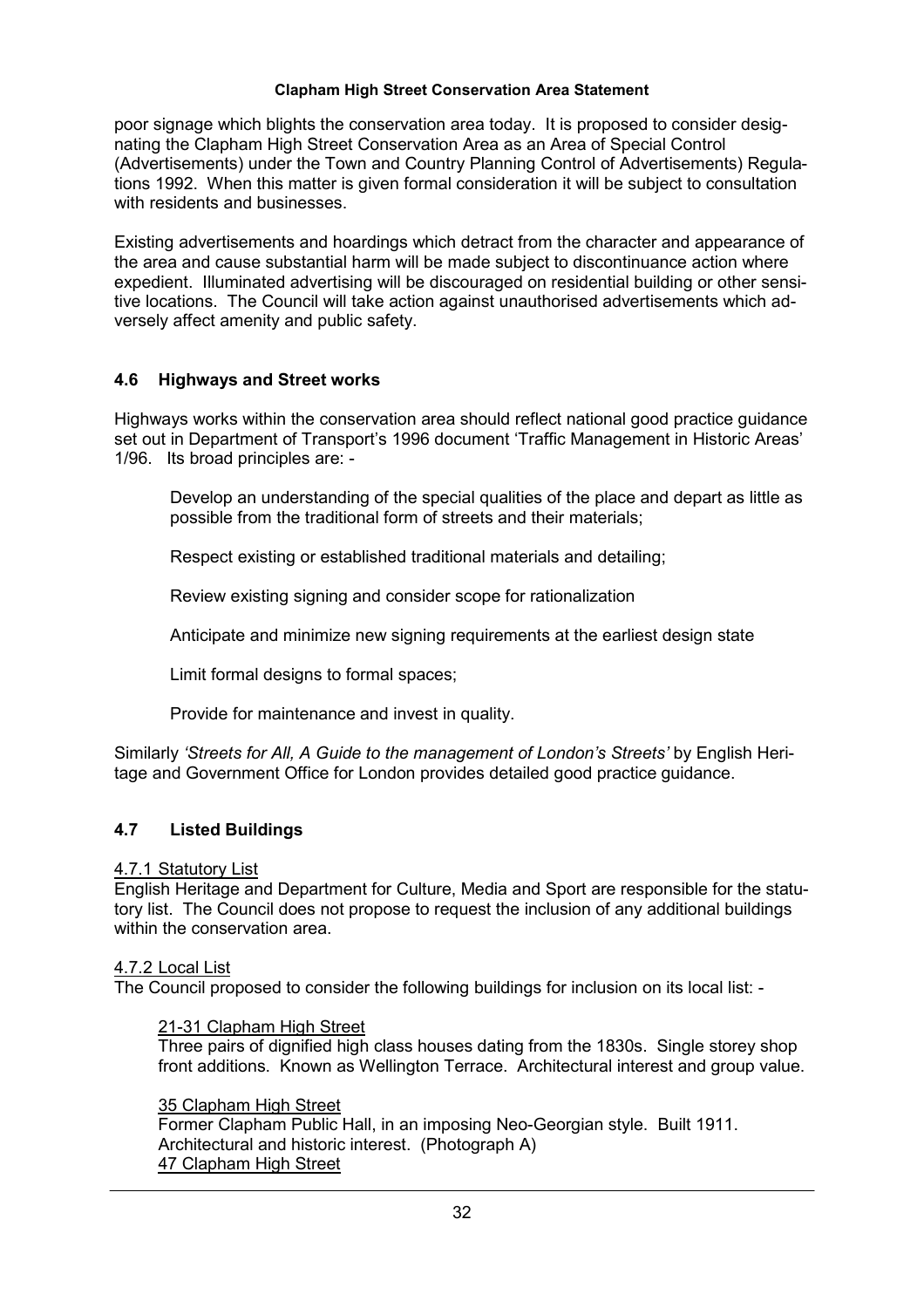Impressive Arts and Crafts building with arched gable. Former Temperance Billiard Halls, erected 1908-10 to design by Norman Evans. Architectural and historic interest.

#### 102-104 Clapham High Street Late 19th Century premises with particularly good shopfront joinery.

#### 108 Clapham High Street

Unusually symmetrical building in stock brick with arched openings and blind windows. C 1830. Architectural interest. (Photograph B)

#### 188 Clapham High Street

Imposing late 18<sup>th</sup> Century banking premises with corner tower. 1895. Architectural interest.

When the above proposal is formally considered by the Council a further consultation will be under taken

## 4.8 Enhancement Opportunities

Proposals that would lead to the enhancement or redevelopment of buildings and sites that make a neutral or negative contribution area encouraged. The following general opportunities exist to-

Accurately restore lost architectural details on all properties that have been unsympathetically altered.

Reinstate shopfronts of traditional form (but not necessarily traditional style) to a high design and build quality that make access to shops available to all users.

Secure signage that is more sympathetic to the character and appearance of the area



A) former Clapham Public Hall



B) 108 Clapham High Street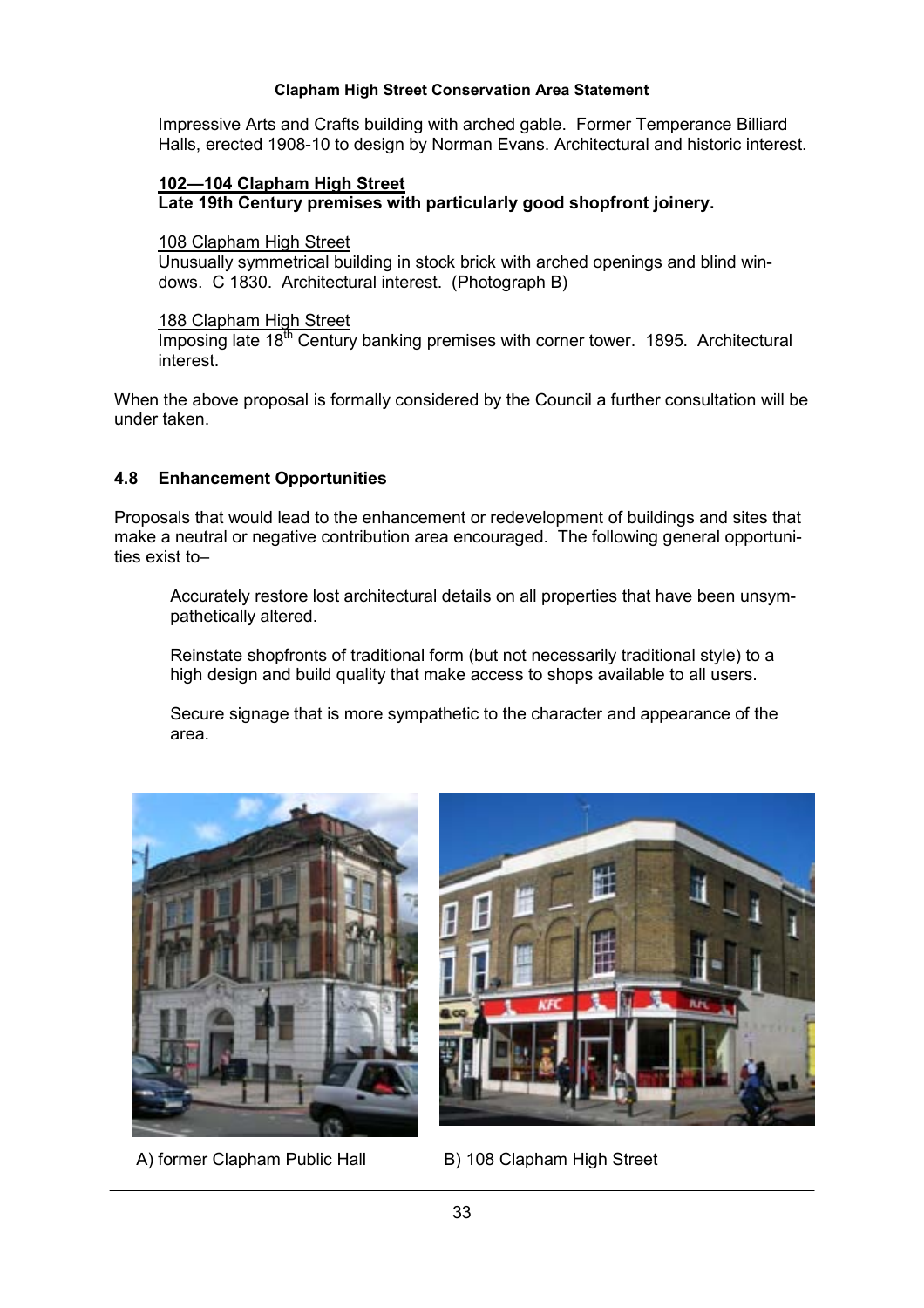Provide a high quality, well designed public realm which is inclusive. Secure the storage of refuse off-street to reduce clutter and visual intrusion.

The following site specific enhancement opportunities exist:-

## Deep Shelter at 111-115 Clapham High Street

Remove the advertising hoardings which cause substantial harm and enhance the shelter structure through cleaning and redecoration.

Deep Shelter on corner of Clapham High Street and Clapham Park Road Remove the advertising hoardings which cause substantial harm and enhance the shelter structure through cleaning and redecoration.

129 Clapham High Street Remove the three large hoardings on gable end which cause substantial harm.

#### 88 Clapham High Street

Remove the single poster hoarding at high level gable end which causes substantial harm.

#### 4.9 **Management Conclusion**

The Council firmly believes that effective management is the key to securing the long term future of the conservation area and the success of the District Town Centre. The public realm requires continued management complemented by much higher standards for shopfronts and signage than those previously deemed acceptable. Such management will go some way to addressing the shabby appearance of the conservation area and to ensure its enhancement and regeneration.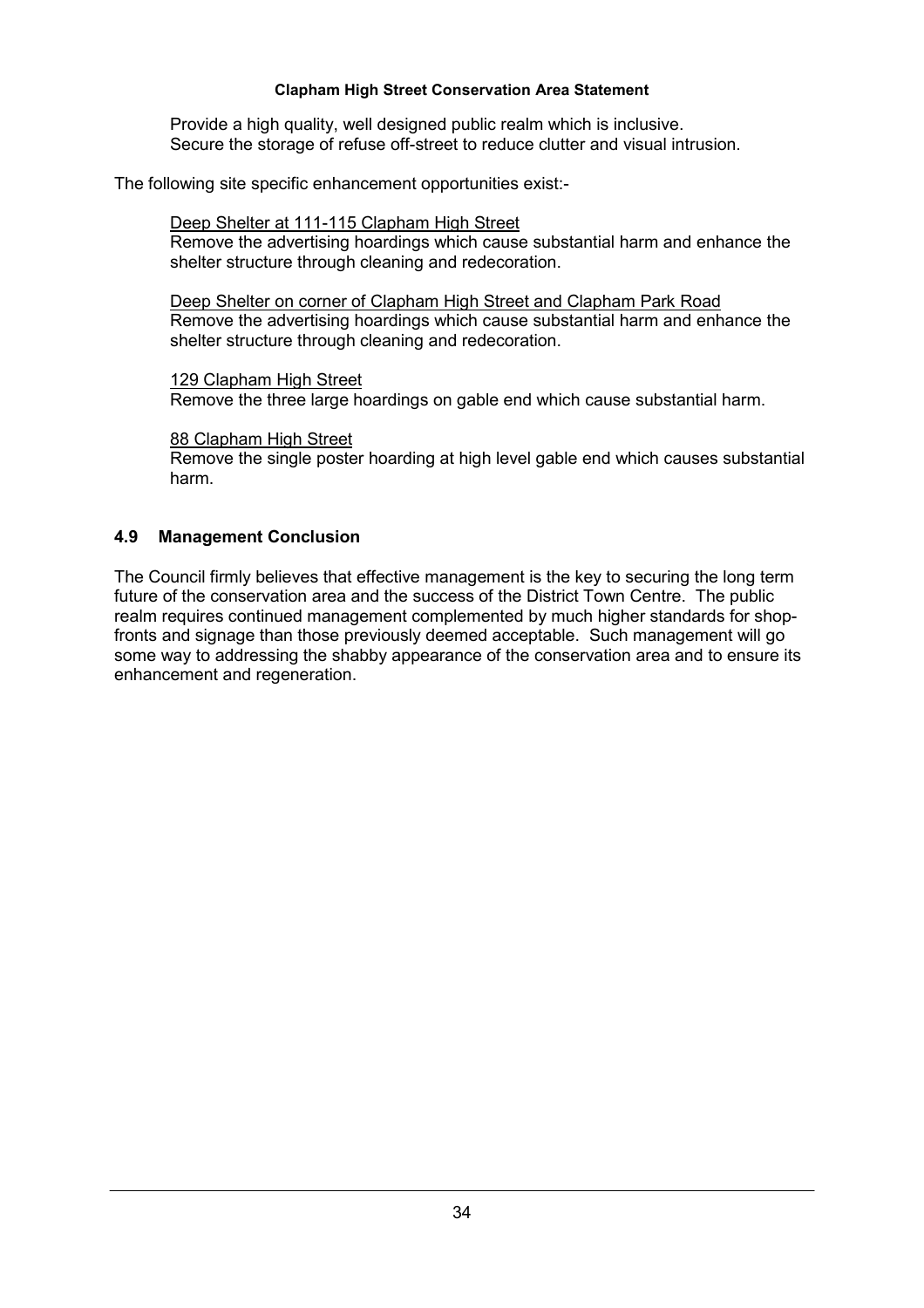# 5. GLOSSARY

| Article 4 (Direction)            | A form of town planning control where Permit-<br>ted Development Rights are removed so that<br>the Council can better control change. Nor-<br>mally only use din Conservation Areas.                  |
|----------------------------------|-------------------------------------------------------------------------------------------------------------------------------------------------------------------------------------------------------|
| <b>Basement Area</b>             | An excavated area at basement level of a<br>property. It is normally larger than a lightwell.                                                                                                         |
| <b>Building of Local Merit</b>   | A building on Lambeth's list of buildings of<br>local architectural or historic interest. Some-<br>times known as the 'Local List'.                                                                   |
| <b>Building Control</b>          | The Lambeth department responsible for en-<br>suring construction work and development<br>accord with the Building Regulations.                                                                       |
| <b>Building Regulations</b>      | National construction standards.                                                                                                                                                                      |
| <b>Closet Addition</b>           | A small historic addition to the rear of a<br>house; typically accessed from the stairwell<br>half-landings.                                                                                          |
| <b>Conservation Area</b>         | An area designated for its special architec-<br>tural or historic interest. The Council has a<br>statutory obligation to seek the preservation<br>or enhancement of its character or appear-<br>ance. |
| <b>Conservation Area Consent</b> | Formal approval for demolition in a conserva-<br>tion area from Lambeth. These applications<br>carry no fee                                                                                           |
| Consoles                         | The decorative brackets which terminate ei-<br>ther end of a traditional shop fascia sign and<br>support / terminate the cornice.                                                                     |
| Contemporary style               | The architectural / building style which pre-<br>vails at the time of writing.                                                                                                                        |
| Cornice                          | The architectural moulding, often in timber or<br>stone, which projects out above a shop sign<br>to protect it from the weather.                                                                      |
| Dorma                            | An incorrect term for dormer (see below)                                                                                                                                                              |
| Dormer                           | A structure placed on a roof to accommodate<br>a vertical window.                                                                                                                                     |
| Fascia                           | The area immediately over a shopfront for the<br>presentation of signage                                                                                                                              |
| Forecourt                        | A paved area to the front of a building                                                                                                                                                               |
| Georgian                         | A general term used to define architectural<br>style from the 18 <sup>th</sup> Century through to the<br>early – mid $19^{th}$ Century.                                                               |
| Half-landing                     | The landings on a stairwell which are placed<br>halfway between the principal floor levels.                                                                                                           |
| Half-landing window              | A window serving a stairwell half-landing.                                                                                                                                                            |
| Hardstanding                     | An external hard surface.                                                                                                                                                                             |
| <b>Hipped End</b>                | Where the end of a roof finishes in a roof<br>slope rather than a gable end.                                                                                                                          |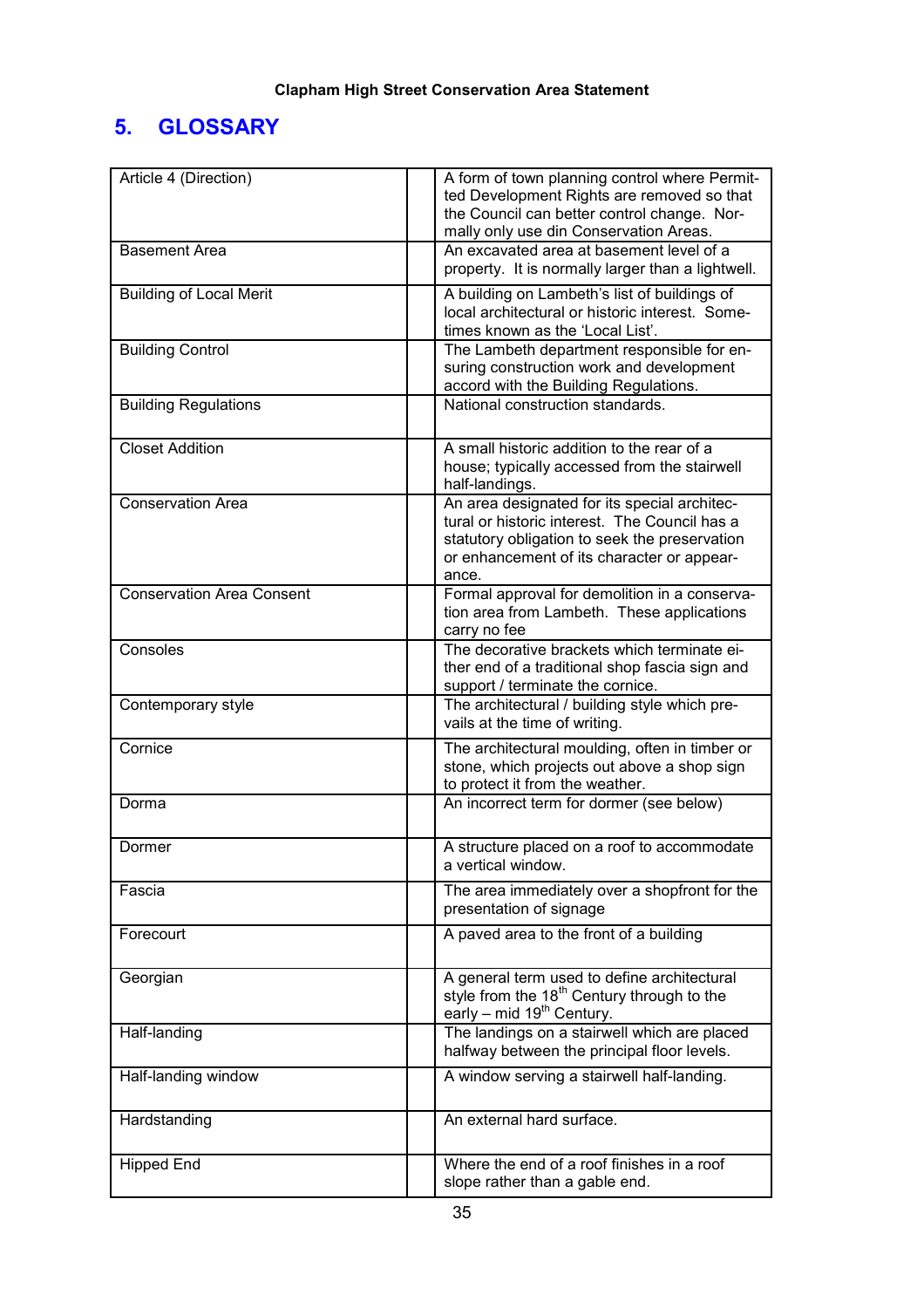#### building rather than projecting from it. An small excavated area to provide light to a Lightwell basement window. **Listed Building** A building on the government's statutory list of buildings of special architectural or historic interest. Formal approval from Lambeth for demolition. **Listed Building Consent** alteration or extension of a statutory listed building **Local List** Another name for the Lambeth's List of Buildings of Local Merit. Works of alteration or extension to a single **Permitted Development Rights** family dwellinghouse that do not require planning permission. Pilaster A pillar which is partly attached to a wall  $$ often frames either side of a shopfront and supports the console. **Planning Permission** Formal approval for development from Lambeth. This requires the submission of an application which carries a fee. Planning Policy Guidance (PPG) A national planning quidance document. A range of these provide detailed quidance on particular issues. These are gradually being replaced by new PPS documents. A national planning guidance document. A **Planning Policy Statement (PPS)** range of these provide detailed quidance on particular issues. Planning Portal A national web resource for planning. Return A rear wing of a building that normally dates from when the building was built. Rooflight A window in a roof which follows the slope of the pitch. Semi-hasement Basement accommodation which is partially above ground level. **Single Family Dwellinghouse** A single family home which is not subdivided into flats or units. Stallriser The area of wall immediately beneath a shop window. Standard Plan Most common plan form for a terraced house with stairs immediately ahead on entry though the front door. Stairwell lit by half-landing windows on the rear elevation. A document produced by Lambeth Council to **Supplementary Planning Document** provide interpretation and quidance on its  $(SPD)$ UDP policies. **Unitary Development Plan** Lambeth's own strategic planning document outlining the Council's planning policies. The route across the pavement a vehicle Vehicular Cross-over must take to enter a property. A general term used to describe architecture Victorian from the mid 19<sup>th</sup> Century until the 1900s.

#### **Clapham High Street Conservation Area Statement**

A balcony which is flush with the face of a

**Juliet Balcony** 

Velux

product is proposed.

A product name for a type of rooflight. This

term should only be used when that particular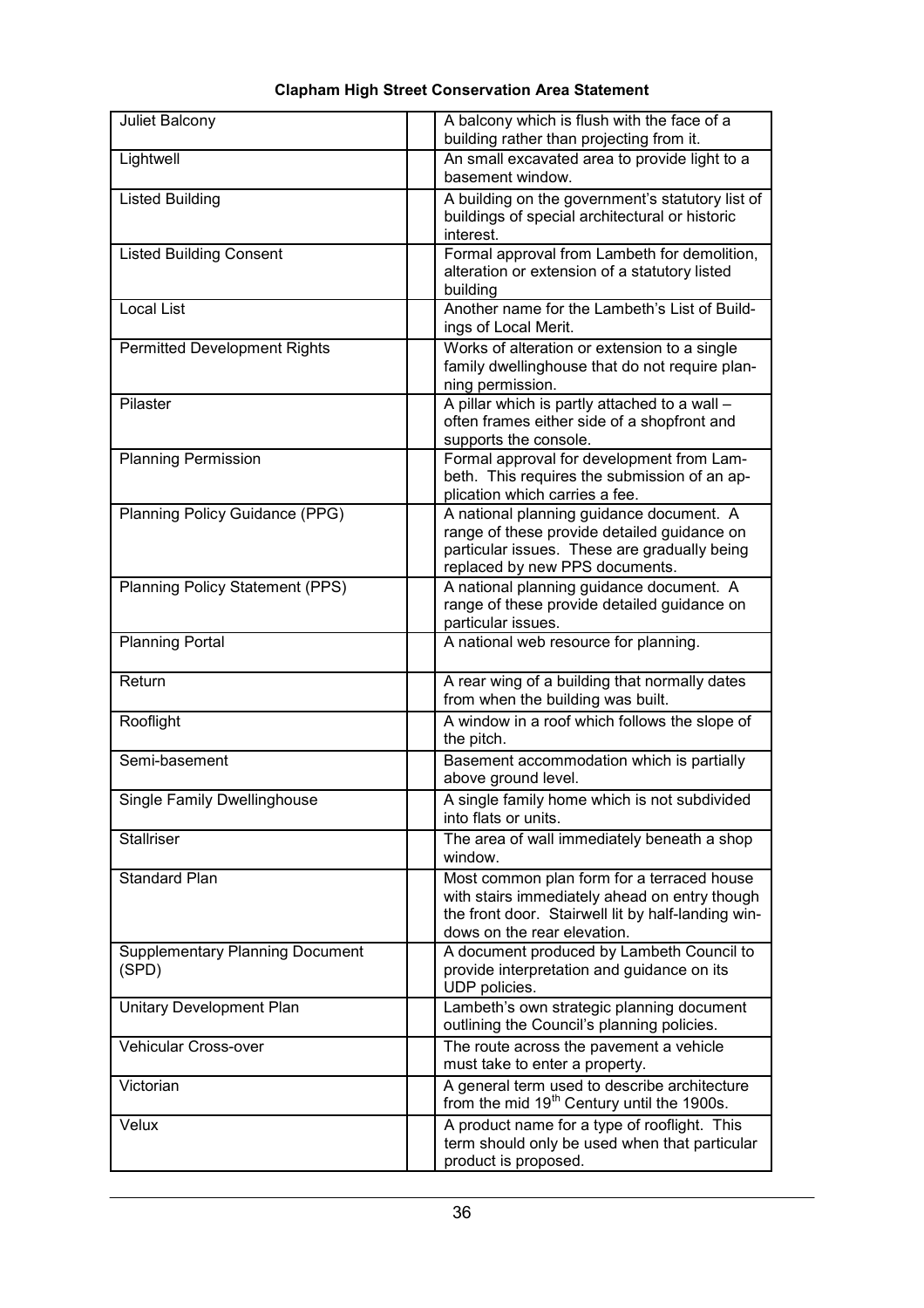#### 6. **CONTACTS**

#### **LAMBETH PLANNING**

For more information on conservation areas, planning and listed buildings please visit the Planning Division web pages for further information. Alternatively contact:

Town Planning Advice Centre Phoenix House 10 Wandsworth Road London SW8 2LL

020 79261249 Telephone E-mail tpac@lambeth.gov.uk Web www.lambeth.gov.uk

#### **LAMBETH BUILDING CONTROL**

To discuss whether your proposal requires Building Regulations Approval please contact:

**Building Control** Phoenix House 10 Wandsworth Road London SW8 2LL

020 7926 9000 Telephone  $F$ -mail BuildingControl@lambeth.gov.uk Web www.lambeth.gov.uk

#### **ENGLISH HERITAGE**

The Government's advisor on the historic environment.

1 Waterhouse Square 138-142 Holborn London EC1N<sub>2ST</sub>

020 7973 3000 Telephone Web www.english-heritage.org.uk

#### **CIVIC TRUST**

A charity which encourages high standards of planning and architecture.

**Essex Hall** 1-6 Essex Street London WC2R 3HU

| Telephone | 020 7539 7900         |
|-----------|-----------------------|
| E-mail    | info@civictrust.org   |
| Web       | www.civictrust.org.uk |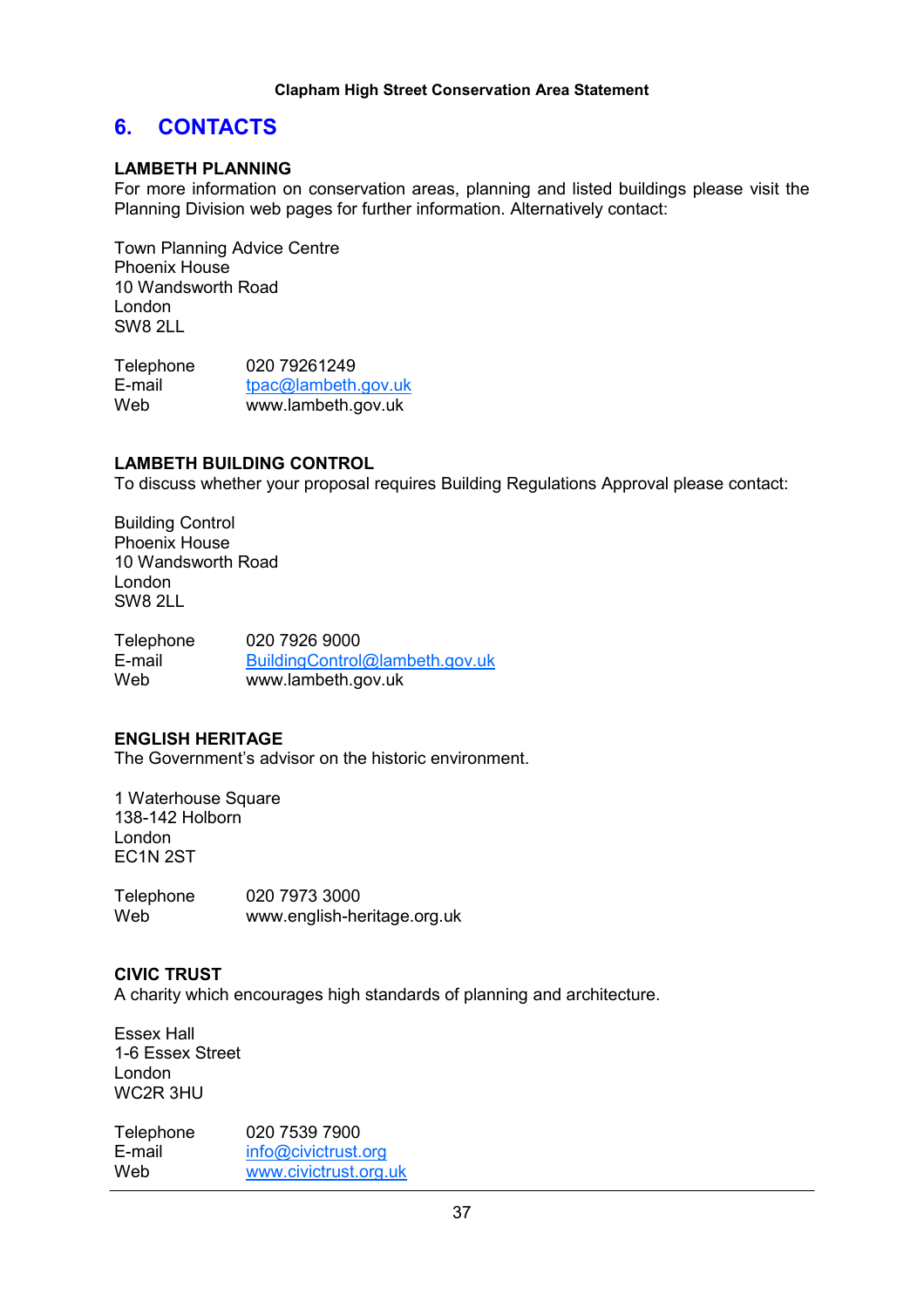#### **VICTORIAN SOCIETY**

A national amenity society that promotes the retention and appreciation of Victorian architecture. Members enjoy events and lectures on various topics relating to the period. It produces guidance notes and books to help those who wish to research or maintain their Victorian properties.

The Victorian Society 1 Priory Gardens London **W4 1TT** 

Telephone 01462 896 688 E-mail admin@victoriansociety.org.uk Web victoriansociety.org.uk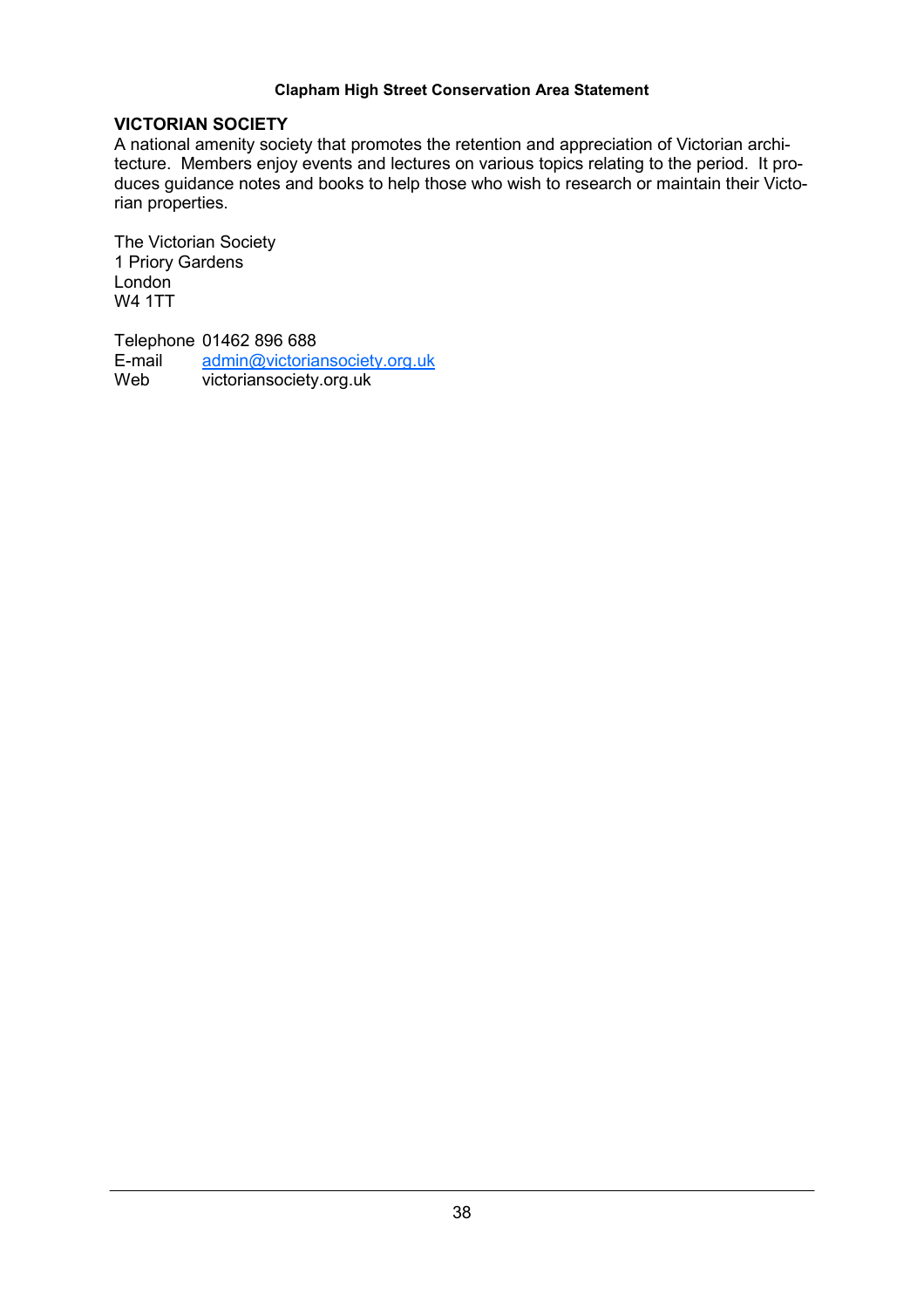#### $\mathbf{7}$ . **SOURCES**

'Battersea and Clapham' The Old Photographs Series, Loobey, Patrick, 1994. 'Clapham' Smith, Eric, 1976. 'Clapham in the Twentieth Century' The Clapham Society, 2002 'Parishes: Clapham, A History of the County of Surrey: Volume 4' (1912), pp. 36-41. 'The Buildings of Clapham' The Clapham Society, 2000.

Rocque's Map, 1745 Ordnance Survey Map, 1870